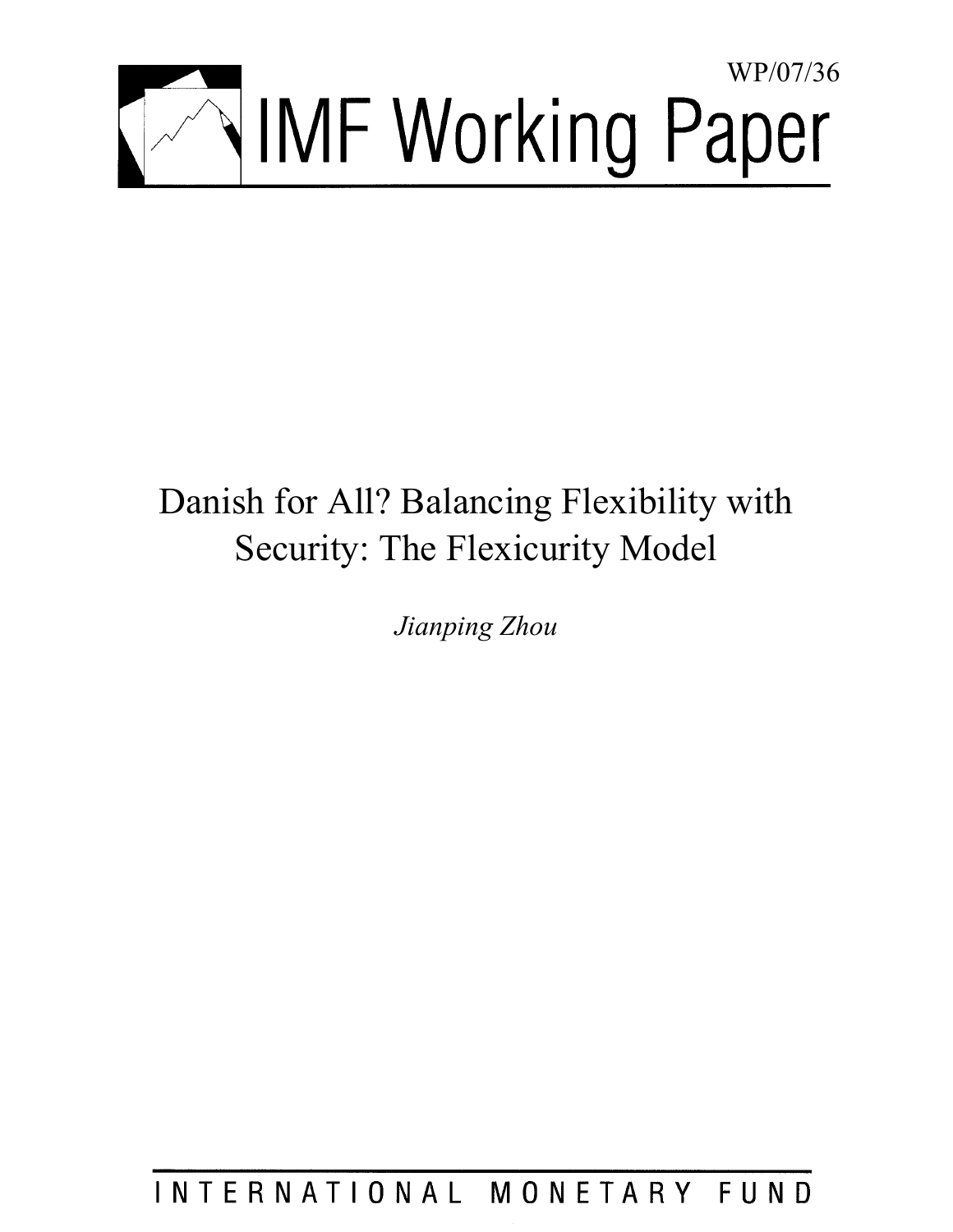# **IMF Working Paper**

# European Department

# **Danish for All? Balancing Flexibility with Security: The Flexicurity Model**

Prepared by Jianping Zhou<sup>1</sup>

Authorized for distribution by Paul Hilbers

February 2007

## **Abstract**

**This Working Paper should not be reported as representing the views of the IMF.** The views expressed in this Working Paper are those of the author(s) and do not necessarily represent those of the IMF or IMF policy. Working Papers describe research in progress by the author(s) and are published to elicit comments and to further debate.

The Danish flexicurity model has attracted attention among policymakers in Europe, because it suggests that a flexible labor market can coexist with a generous welfare system to achieve low unemployment. Using a panel of 19 countries over 1960–2002, the paper identifies the elements of the flexicurity model that may have contributed to the low unemployment rate. A theoretical model of dynamic policies is constructed to analyze whether the model can be emulated by other countries. Focusing on the financing aspect, the paper finds that effective implementation will depend on the initial unemployment level and budgetary situation of the country.

JEL Classification Numbers: J08, J64, C33

Keywords: Labor market reform; Unemployment; Job and income security

Author's E-Mail Address: jzhou1@imf.org

 $\overline{a}$ 

<sup>&</sup>lt;sup>1</sup> I am grateful for helpful comments from Torben Anderson, Søren Gaard, Paul Hilbers (who suggested this topic), Ole Hollensen, Olivier Jeanne, Alessandro Leipold, Per Kongshøj Madsen, and the seminar participants at the IMF and the Danish National Bank. I would also like to thank Constanze Schulz-Calle La Rosa for excellent assistance. An early version of this paper was included as a chapter of the IMF Country Report No. 06/342, Denmark: Selected Issues, October, 2006.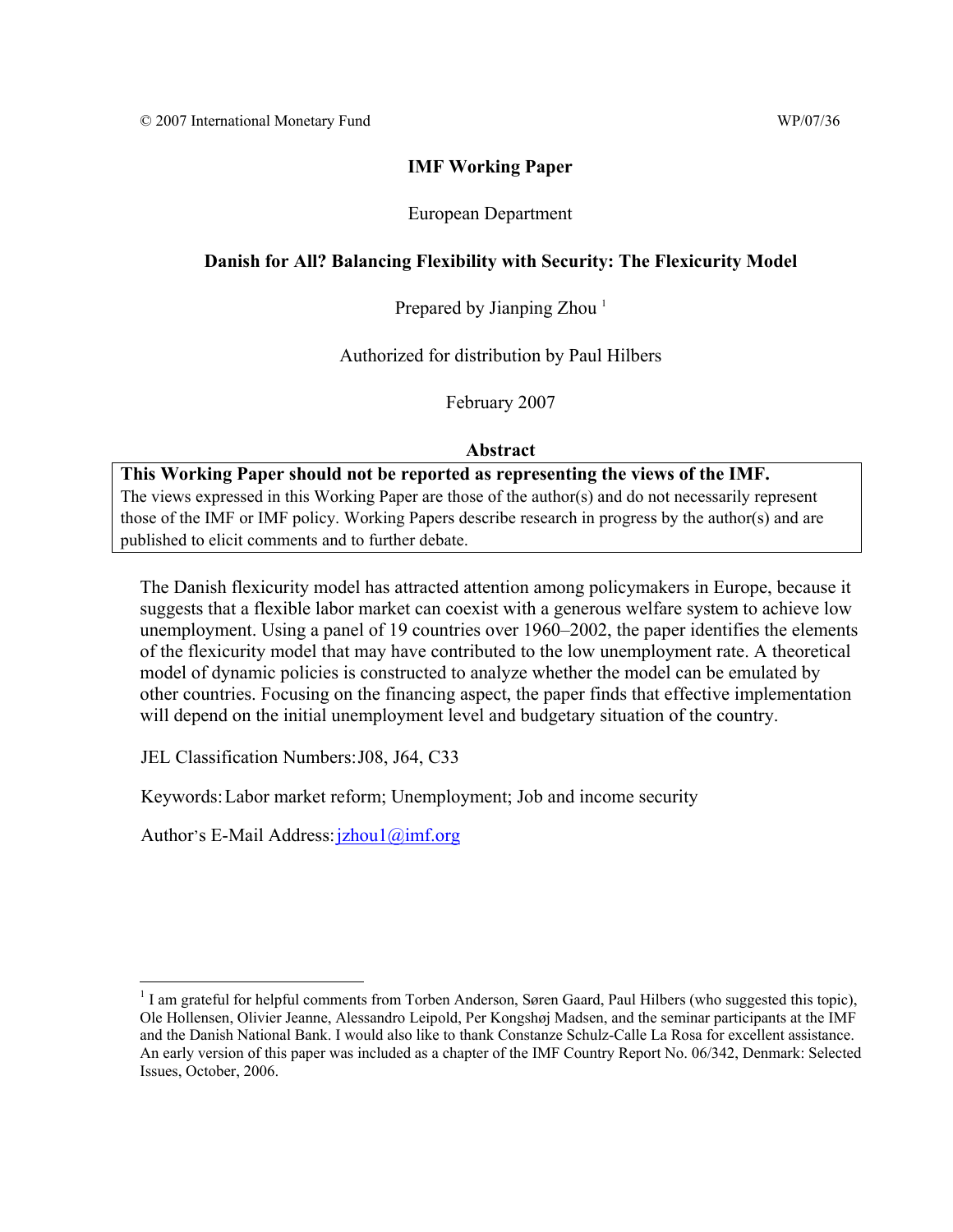# Contents

Page

| III. Unemployment Performance and the Flexicurity Model: An Empirical Analysis11 |     |
|----------------------------------------------------------------------------------|-----|
|                                                                                  |     |
|                                                                                  |     |
|                                                                                  |     |
|                                                                                  | .22 |
|                                                                                  | .23 |
| Tables                                                                           |     |
|                                                                                  |     |
| Figures                                                                          |     |
|                                                                                  |     |
|                                                                                  |     |
|                                                                                  |     |
|                                                                                  |     |
|                                                                                  |     |
|                                                                                  |     |
|                                                                                  |     |

**Boxes** 

| DUACS |  |
|-------|--|
|       |  |
|       |  |
|       |  |
|       |  |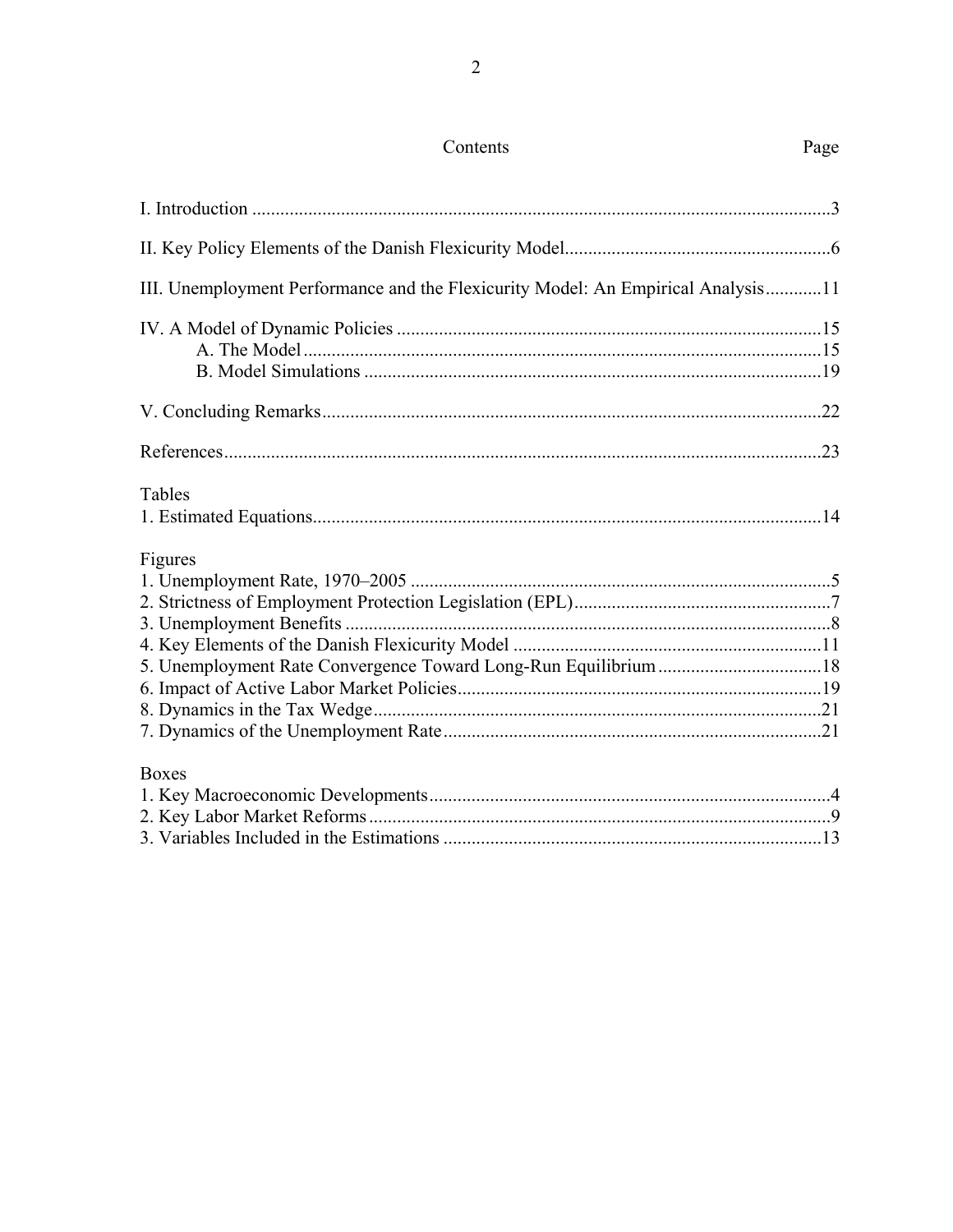#### **I. INTRODUCTION**

The Danish labor market model, the so-called flexicurity model, has been widely praised recently for its association with a low unemployment rate and a high standard of social security for the unemployed.<sup>2</sup> Within this model, a high degree of labor market flexibility coexists with a high level of social protection engendered by generous unemployment benefits and active labor market policies. At a time when most European countries are facing chronically high unemployment rates but the needed labor market reforms often face strong political opposition—for fear that they can significantly erode job and income security—the Danish flexicurity model seems to suggest that this fear is unfounded and that it is possible to reduce the unemployment rate with a model that balances flexibility with security. Thus, the flexicurity model looks increasingly attractive to policymakers in Europe. At recent European Commission summits on the Lisbon strategy, member states were invited to pursue reforms in labor market and social policies under an integrated flexicurity-type approach, although without concrete guidelines as to how this integrated approach should look.

The relationship between the Danish flexicurity model and its unemployment performance, however, is not as straightforward as it seems. Denmark has traditionally had a combination of a relatively flexible labor market and a high level of income protection: Danish workers have had little protection from dismissal, but their income has been protected (Wilthagen, Frank, and van Lieshout, 2003). The economic performance under the flexicurity model has been uneven. In the early 1980s, Denmark experienced a dismal macroeconomic performance, with high and rising unemployment, high inflation, chronic current account deficits, and mounting public deficits (Box 1 and Gaard and Kieler, 2005). In the 1990s, labor market reforms were implemented to modify the flexicurity model: the maximum period for participation in active labor market programs was reduced from eight to five years in 1998 and to four years after 2000, and the eligibility criteria for unemployment benefits were tightened. As a result, the unemployment rate fell sharply during 1993–2003.

<sup>&</sup>lt;sup>2</sup> See Schubert and Martens (2005) and Sapir (2005).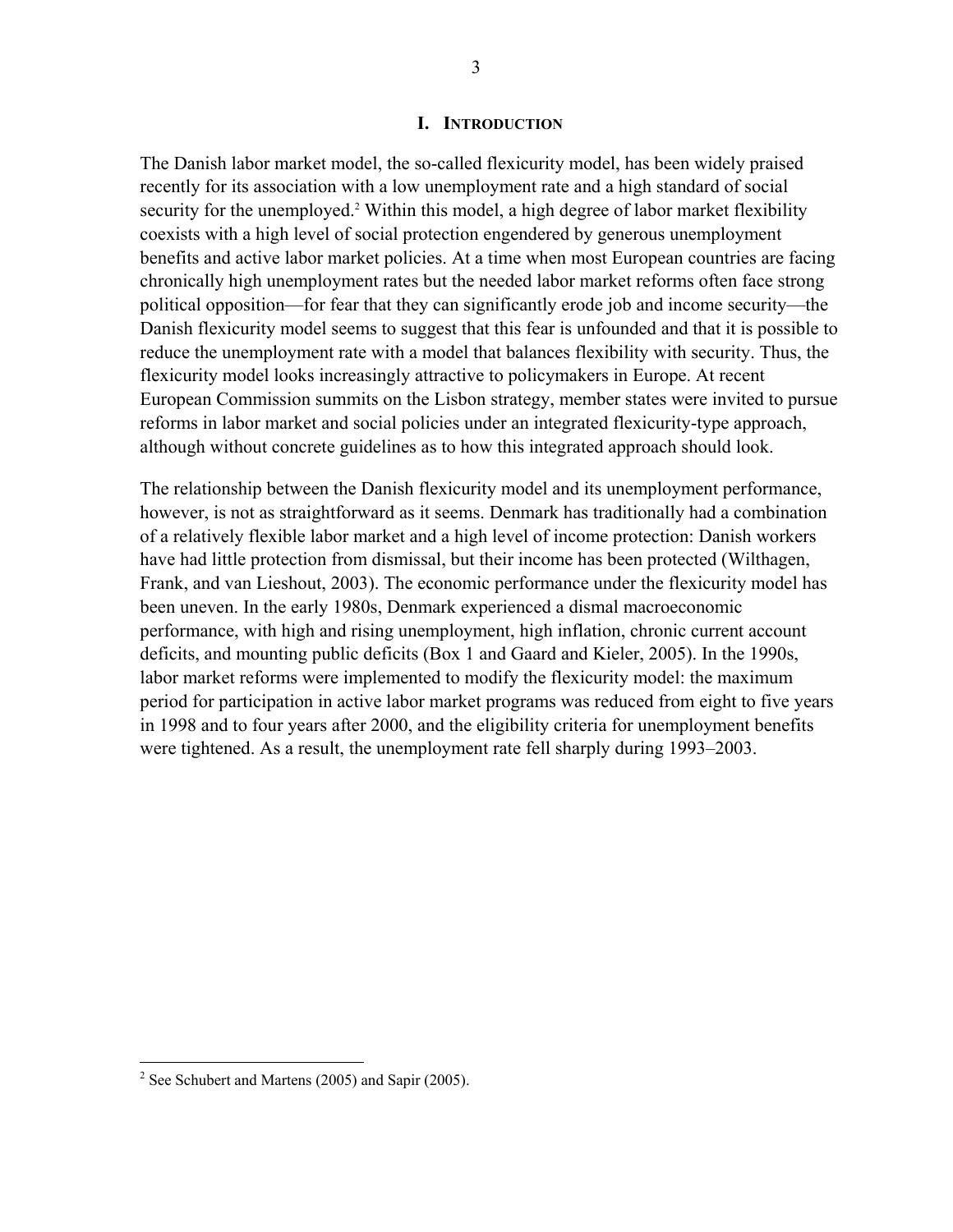## Box 1. Denmark: Key Macroeconomic Developments<sup>1/</sup>

Denmark's macroeconomic performance was rather unsatisfactory in the early 1980s. In 1982, both inflation and unemployment rose to 10 percent, growth turned negative, the budget deficit reached 9 percent of GDP, and the current account deficit peaked at 4 percent of GDP.

In 1982, the new coalition government adopted a program aiming at restructuring the economy toward the tradable sector, reducing the current account deficit, developing domestic energy resources, and reigning in public expenditures. The current account deficit was to be reduced through improvements in competitiveness and restraining domestic costs, rather than previous attempts to use exchange rate devaluations. Unemployment and sickness benefits were frozen in nominal terms, wage indexation suspended, and growth in public wages and transfer payments limited. The exchange rate was fixed within the context of the Exchange Rate Mechanism (ERM).

By the mid-1980s, inflation had dropped significantly, unemployment had fallen and stabilized, private investment had boomed, and output growth had rebalanced toward exporting industries. As additional fiscal packages, consisting mainly of energy taxes and cutbacks in public works, were adopted, the budget balance turned positive. However, in 1987, after four years of strict income policies, wage negotiations resulted in a very generous settlement. As conditions tightened, growth slowed, averaging 0.6 percent in 1987–93.

The period of slow growth ended in 1993, supported both by fiscal stimulus (a deliberately underfunded income tax cut) and monetary policy (lowered policy rates following an August 1993 speculative attack). A mix of tax and labor market reforms aimed at increasing labor participation was introduced, including required training programs for the unemployed, paid leaves for education, abolishment of an early retirement program, and the lowering of personal income taxes.

Between 1993 and 2000, Denmark enjoyed a period of rapid economic growth. Labor market reforms reinforced growth, reducing the unemployment rate to a 25-year low of 5 percent. Fiscal reforms and the growing economy transformed fiscal deficits into sizable surpluses. Public debt fell from almost 80 percent of GDP in 1993 to 45 percent by the end of the decade. As domestic savings rose and Denmark registered current account surpluses throughout the 1990s, its foreign debt position improved markedly. In 2001, however, a slowdown began as fiscal measures aimed at cooling an overheating economy held back private consumption ; meanwhile, a downturn in the global economy spilled over into net exports, and growth fell below 1 percent in 2002–03. In recent years, there was a clear revival, and growth reached more than 3 percent in 2005.



1/ See IMF Country Report No. 06/342 for further details on recent developments.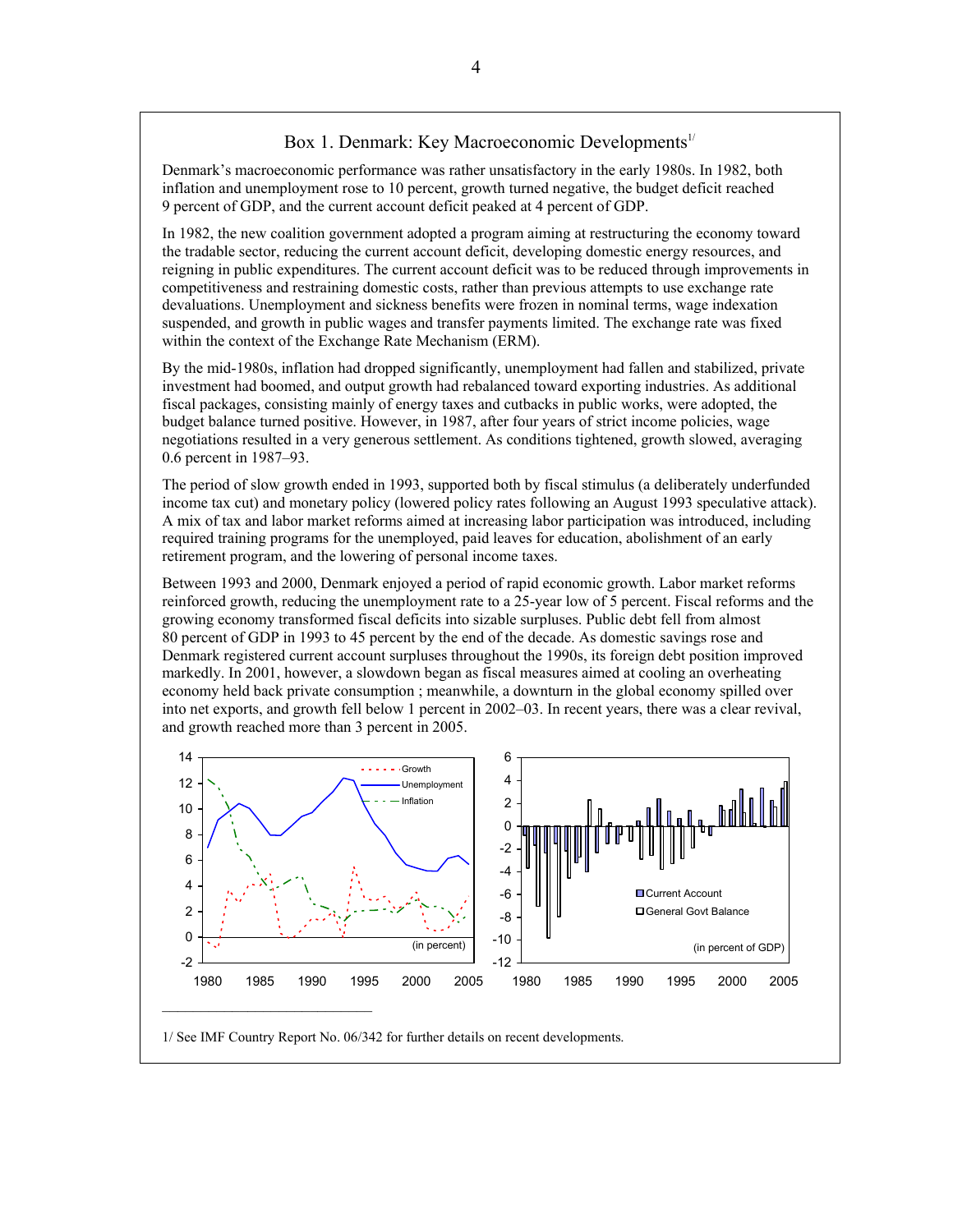Other countries have been able to reduce their unemployment rates to low levels with rather different social models (Figure 1). For example, Sweden, which is comparable to Denmark in terms of the size of its public sector and its generosity of the welfare system, has a more rigid labor market (as measured by the overall strictness of protection against dismissals) than Denmark but has maintained a lower unemployment rate during most of the last 30 years. Ireland and the United Kingdom, on the contrary, have achieved substantial reductions in their unemployment rates with the so-called Anglo-Saxon model, characterized by relatively low employment protection and low replacement rates.



Moreover, often overlooked is the high cost of implementing the flexicurity model. Denmark has one of the largest tax wedges on labor income among European countries; this is necessary to finance its high spending on labor market programs and unemployment benefits (more than 5 percent of GDP). The following figure shows that the average tax wedge on labor income (*tw*) for the period 1985 to 2002 exceeded 60 percent, and about 40 percent of per capita GDP was transferred to finance the average spending on active labor market programs for each unemployed (*almp*1). The large tax wedge reduces employment, raising the question of whether the flexicurity model efficiently combines high levels of social security and a flexible labor market. It also brings up another fundamental question: is it feasible to implement the Danish model in countries facing high unemployment rates and budgetary difficulties?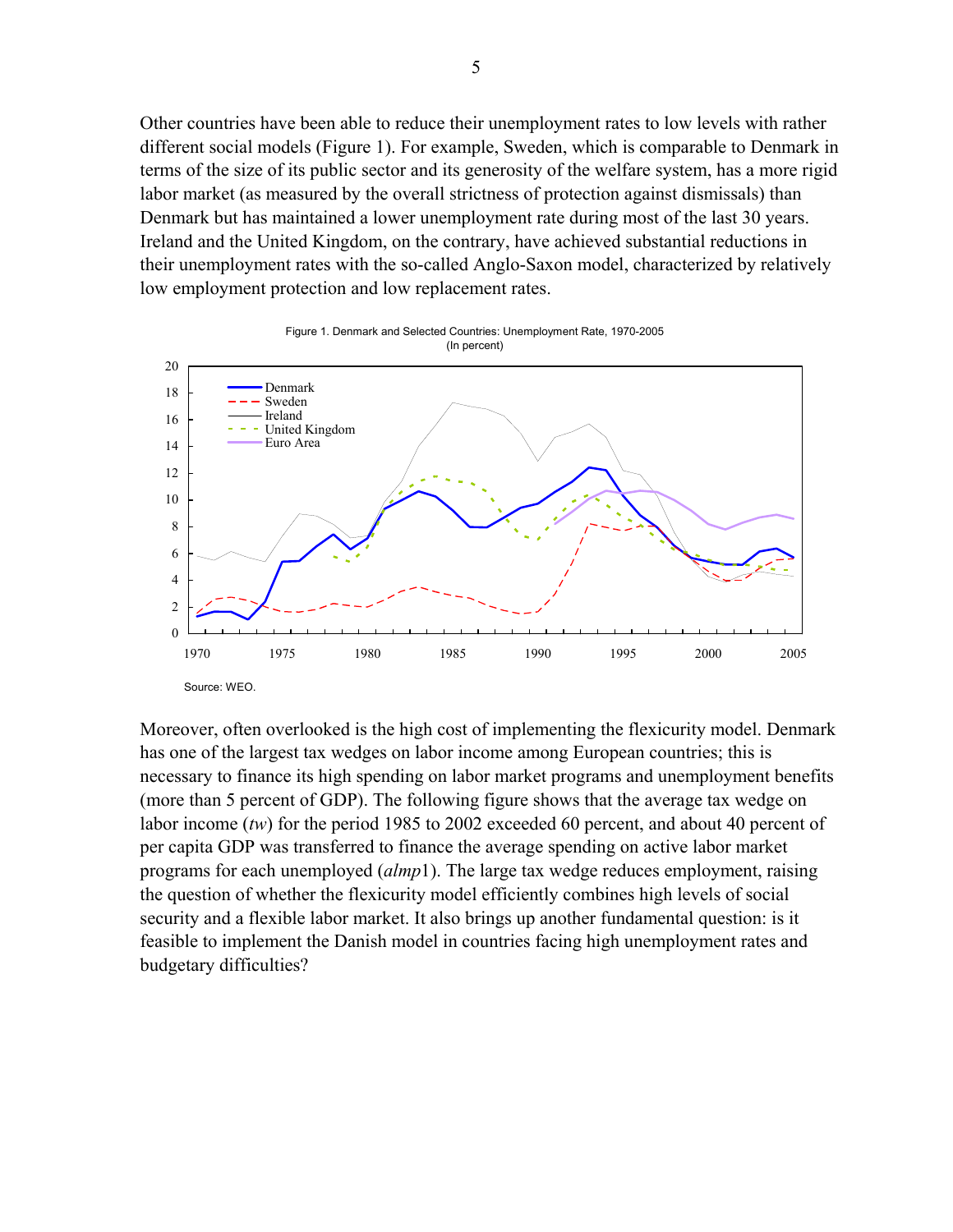

Against this background, this paper aims to answer two questions: how much of the Danish economic performance, especially with regard to unemployment, can be attributed to the flexicurity model? Can and should this model be emulated in other European countries?

Section B of this paper identifies the key policy elements of the Danish flexicurity model. Using a panel of 19 industrial countries over the period 1960–2002, Section C investigates empirically the relationship between the unemployment rate and these key policy elements. Section D sets out the theoretical model, which is applied to the French economy, to illustrate the main results of the model. Section E concludes by noting policy implications.

# **II. KEY POLICY ELEMENTS OF THE DANISH FLEXICURITY MODEL**

While the flexicurity model has attracted much attention in public debate, there is no clear consensus on its definition.<sup>3</sup> In the public debate, the Danish model is often considered as part of the so-called Nordic model, which comprises the models of Denmark, Finland, Norway, and Sweden. Sapir (2005), however, categorizes the Danish model under his version of the "Nordic" model, which consists of a different set of countries (comprising Finland, the Netherlands, and Sweden). Using statistical cluster analysis, Gaard (2005) concludes that, classified by labor market regimes, the Danish model is part of the "North European" regime, which also includes the Netherlands and Sweden. Among these countries, however, there are large differences in the degree of labor market flexibility (Figure 2) and in the generosity of unemployment benefits (Figure 3). Moreover, their unemployment performances diverge as

1

<sup>&</sup>lt;sup>3</sup> For example, see Gazier (2006), Madsen (2006), Bredgaard, Larsen, and Madsen (2005), and Wilthagen, Tros, and van Lieshout (2003).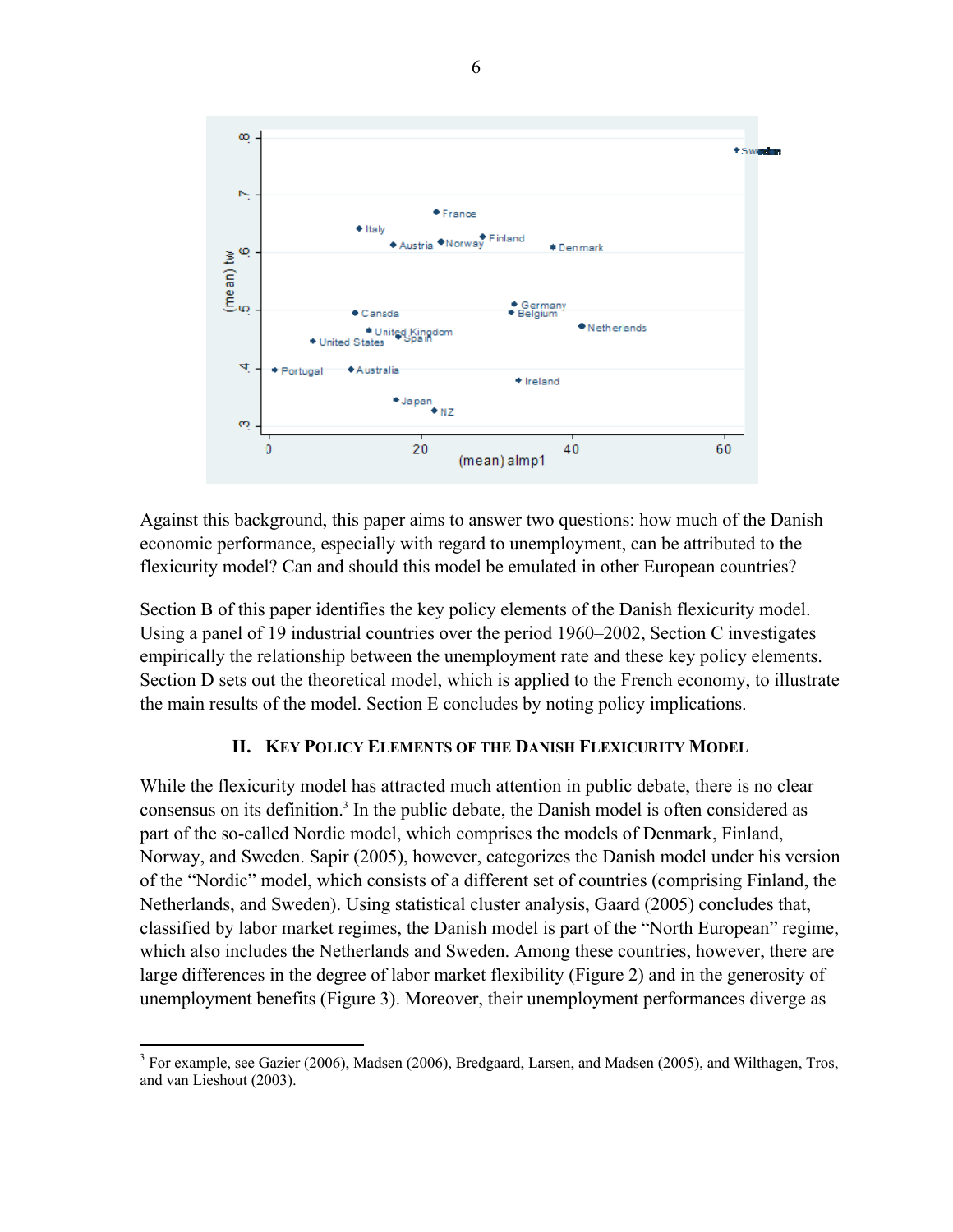well. Wilthagen, Tros, and van Lieshout (2003) define the flexicurity model as a policy strategy that attempts to simultaneously enhance the flexibility of labor markets and maintain a high level of job and employment security. Bredgaard, Larsen, and Madsen (2005), however, disagree. In their view, the Danish flexicurity model is not a product of a carefully designed and deliberate strategy but the by-product of a long historical and institutional evolution and social compromises. Therefore, they doubt that it would be possible to duplicate the flexicurity model in other countries, a view also shared by Anderson and Svarer (2006).



Source: OECD.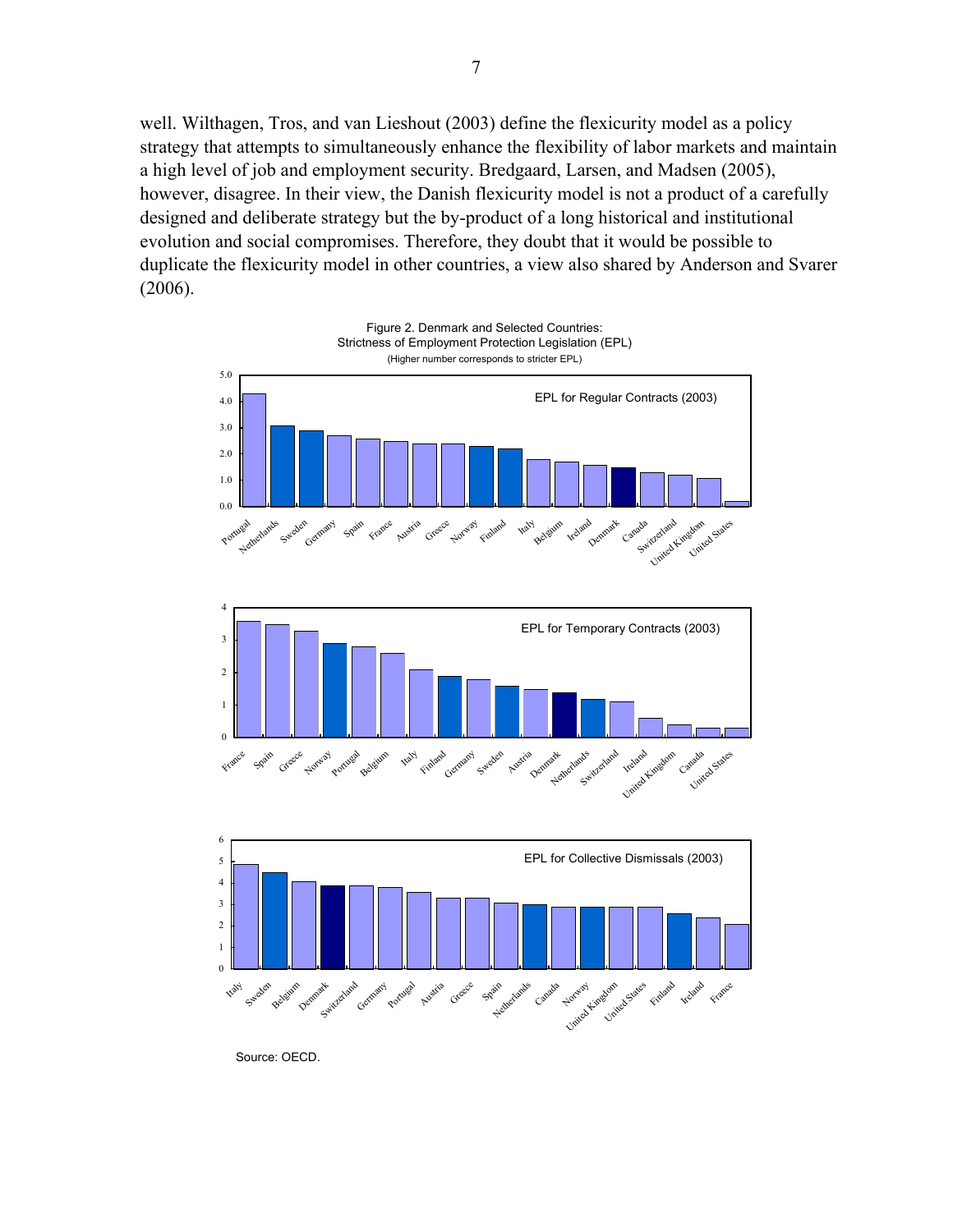

Figure 3. Denmark and Selected Countries: Unemployment Benefits

This lack of consensus exists also partly because the Danish flexicurity model has been continuously modified and fine-tuned. While this may reflect social compromises, this ongoing fine-tuning is part of the reform effort to limit the adverse employment effects of the generous social benefits system and to improve employment. Since the early 1990s, the

Source: Gaard (2004).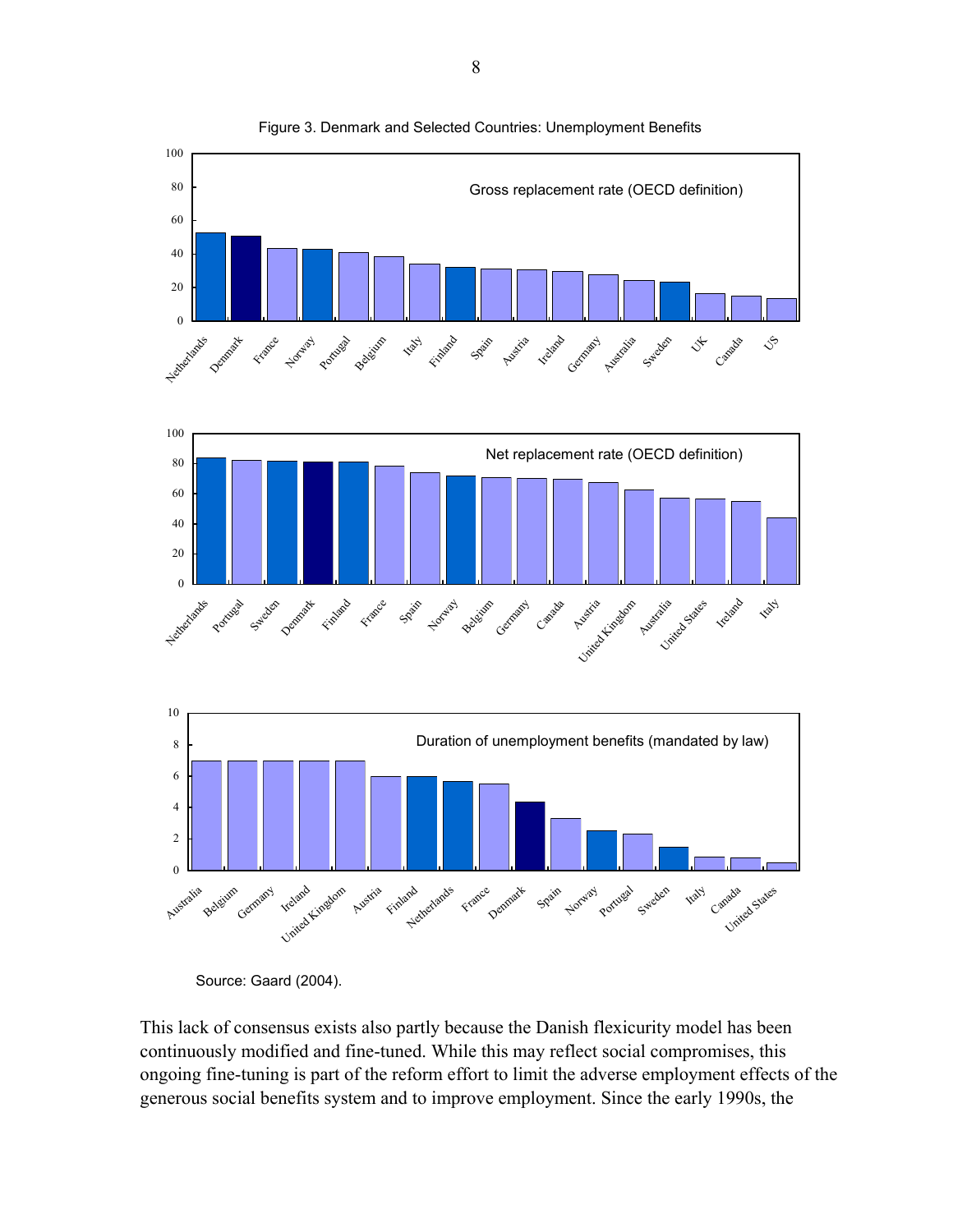government has tightened the eligibility criteria for unemployment benefits, shortened the maximum period for participation in active labor market programs, and reduced benefit durations (Box 2).

Box 2. Denmark: Key Labor Market Reforms<sup>1/</sup>

Denmark has been undergoing major reforms of labor market policies since 1993. The initial emphasis was placed on sabbatical leave and other job rotation schemes that tended to lower participation rates. The employment effect was limited. The emphasis has subsequently shifted to strengthening work incentives and enhancing employability. Although benefits have remained generous, reflecting the priority that the government attaches to preserving a fairly egalitarian distribution of income, the reforms have been associated with reductions in structural unemployment, particularly for the young and longterm unemployed.

Since the end-1990s, the authorities have introduced further measures to improve the functioning of the labor market. Apart from the income tax reform, which will gradually lower the marginal tax rates on labor incomes, labor market measures include the following:

- Unemployed are now obliged to accept job offers outside their occupational area after three months of receiving unemployment benefit;
- The mandatory "activation" of the unemployed after six months of unemployment was *extended* to all persons under 25; failure to activate (i.e., to accept a job or a placement in a training/retraining scheme) entails a complete loss of benefits;
- The minimum age for extended benefits was raised from 50 to 55 years;
- The maximum unemployment benefit period was reduced from five to four years;
- Training for the unemployed has become more targeted, and participation in educational leave schemes has become more restrictive;
- The full- and part-time early retirement schemes were merged, creating a more flexible, unified, and ostensibly more transparent system;
- Tax and benefit incentives were given to prolong full-time working life until 62 years of age; these include, among others, larger tax deductibles "earned" by working until an older age and a change in the payment profile of early retirement benefits; and
- Income incentives were enhanced to discourage early retirement.

The welfare agreement of June 2006 unveiled, among others, proposals to further reduce the time limit for activation from one year to six months and abolish the extended entitlement period for the 50–55 age group.

1/ IMF country reports on Denmark.

 $\mathcal{L}_\text{max}$ 

Any assessment of the flexicurity model would require a breakdown of labor market flexibility and social security into their various components. Wilthagen, Tros, and van Lieshout (2003) offer a useful approach. In their framework, labor market flexibility consists of one or a combination of the following four dimensions: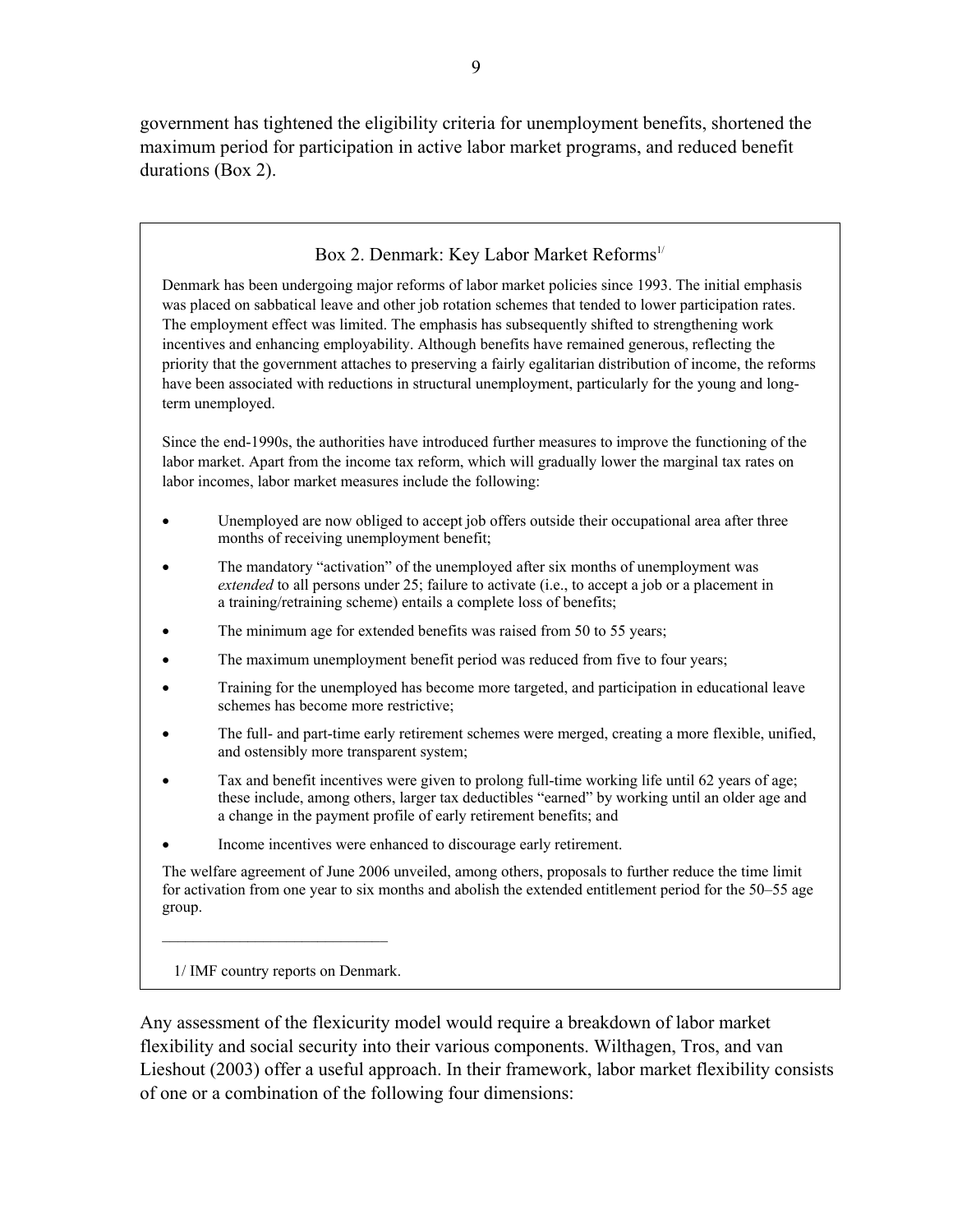- external flexibility (e.g., flexibility of hiring and firing);
- internal flexibility (e.g., flexibility of working hours, overtime, and part-time work);
- functional flexibility (e.g., possibility of holding more than one job and flexible organization of work); and
- wage flexibility (e.g., the absence of binding minimum wages or wage indexation).

Similarly, social security involves the following four elements:

- job security (high probability of retaining one's current job);
- employment security (high probability of finding another job quickly in case of a layoff);
- income security (income protection in the event of job loss); and
- "combination" security (the ability to combine paid work with other social responsibilities and obligations).4

While their approach provides a systematic way to study the social models that have been adopted in European countries in various forms and their evolution over time, it does not always distinguish policies from outcomes. Moreover, some of the policy elements are difficult to quantify.

The analysis in this paper is based on the framework discussed above but attempts to more clearly distinguish policies from outcomes. This is particularly important when assessing whether the Danish model can be copied by other countries. Given certain data limitations, this study focuses on the following policies and institutions providing labor market flexibility and security for the unemployed:

- few restrictions on hiring and firing (external flexibility);
- a wage-setting and bargaining framework conducive to wage flexibility;
- a high level of unemployment benefits (providing income security); and
- active labor market policies (providing employment security).

These policies and institutions can be quantified using the data sets from the OECD and Gaard (2005).

Based on these quantified policy indicators, four key features of the Danish flexicurity model are the focus of this paper (Figure 4). First, a very flexible labor market: measured by the

 $\overline{a}$ <sup>4</sup> This can be seen as job flexibility from the workers' perspective—for example, the possibility to take longterm maternity leave with the guarantee of reemployment. In this context, this type of security can be key to female participation and employment.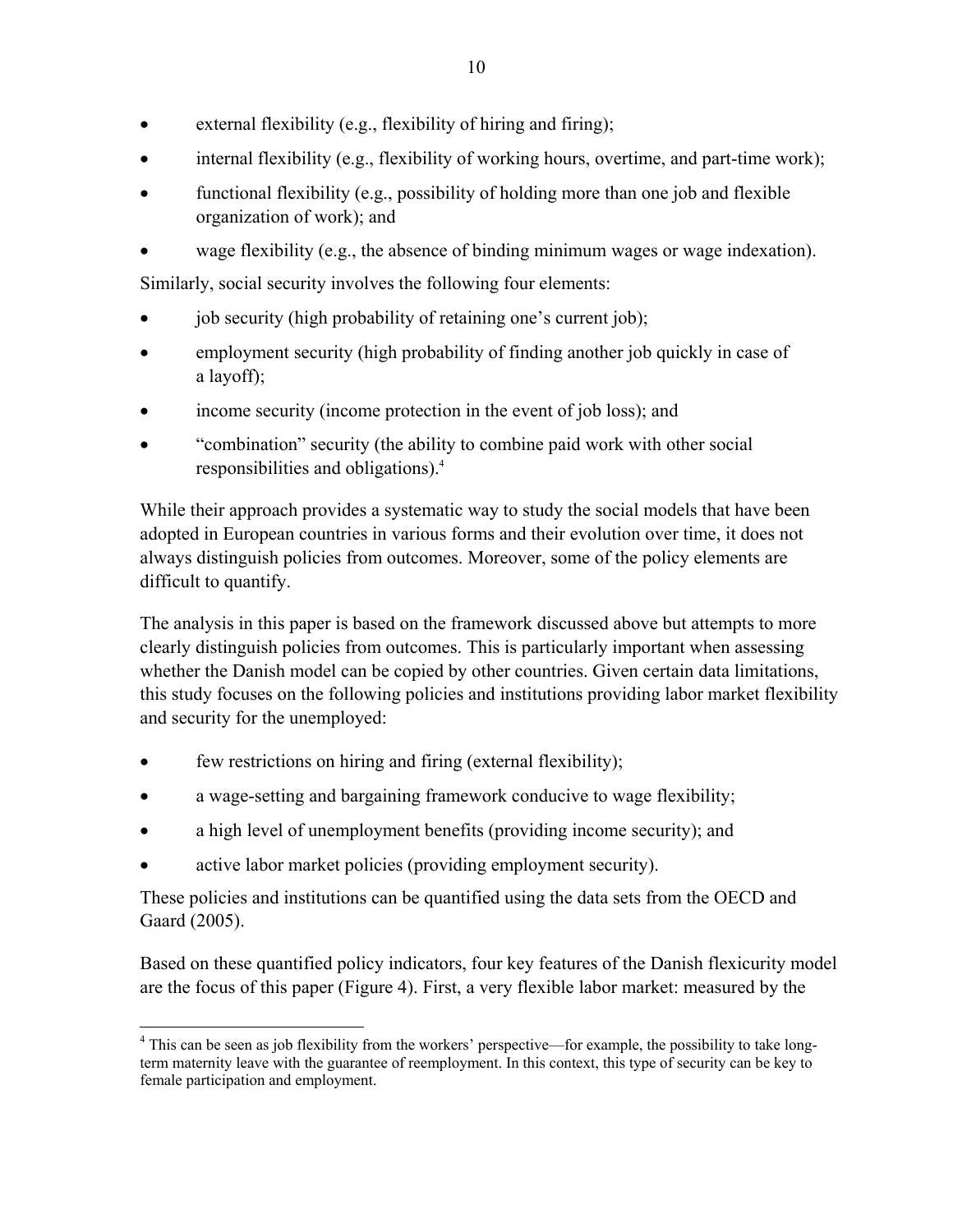restrictiveness of employment protection legislation, the Danish labor market is more flexible than many other European countries. Second, generous unemployment benefits: the average net replacement rate, at about 80 percent, is among the highest in Europe. Third, high spending on active labor market programs: average spending on active labor market programs per unemployed is also one of the highest. Finally, a large tax wedge on labor income: the flexicurity model is costly.<sup>5</sup>





Source: OECD.

 $\overline{a}$ 

 1/ OECD index on employment protection legislation (EPL) for regular jobs (2003). Higher numbers indicate stricter EPL. 2/ Average net replacement rate over 5 years of unemployment and includes social benefits (2004).

3/ In percent of GDP (2003).

4/ Income tax plus employee contributions less cash benefits, as percent of gross wages (2004).

## **III. UNEMPLOYMENT PERFORMANCE AND THE FLEXICURITY MODEL: AN EMPIRICAL ANALYSIS**

The Danish flexicurity model has attracted attention, in particular because it has been associated with a low unemployment rate, now below 5 percent. For the workers, a low unemployment rate augments the income security from generous unemployment benefits

 $<sup>5</sup>$  It should be noted that adding the social security contributions by employers (SSCs) would further raise the</sup> tax wedge, but more so for some other countries, as SSCs in Denmark are relatively low.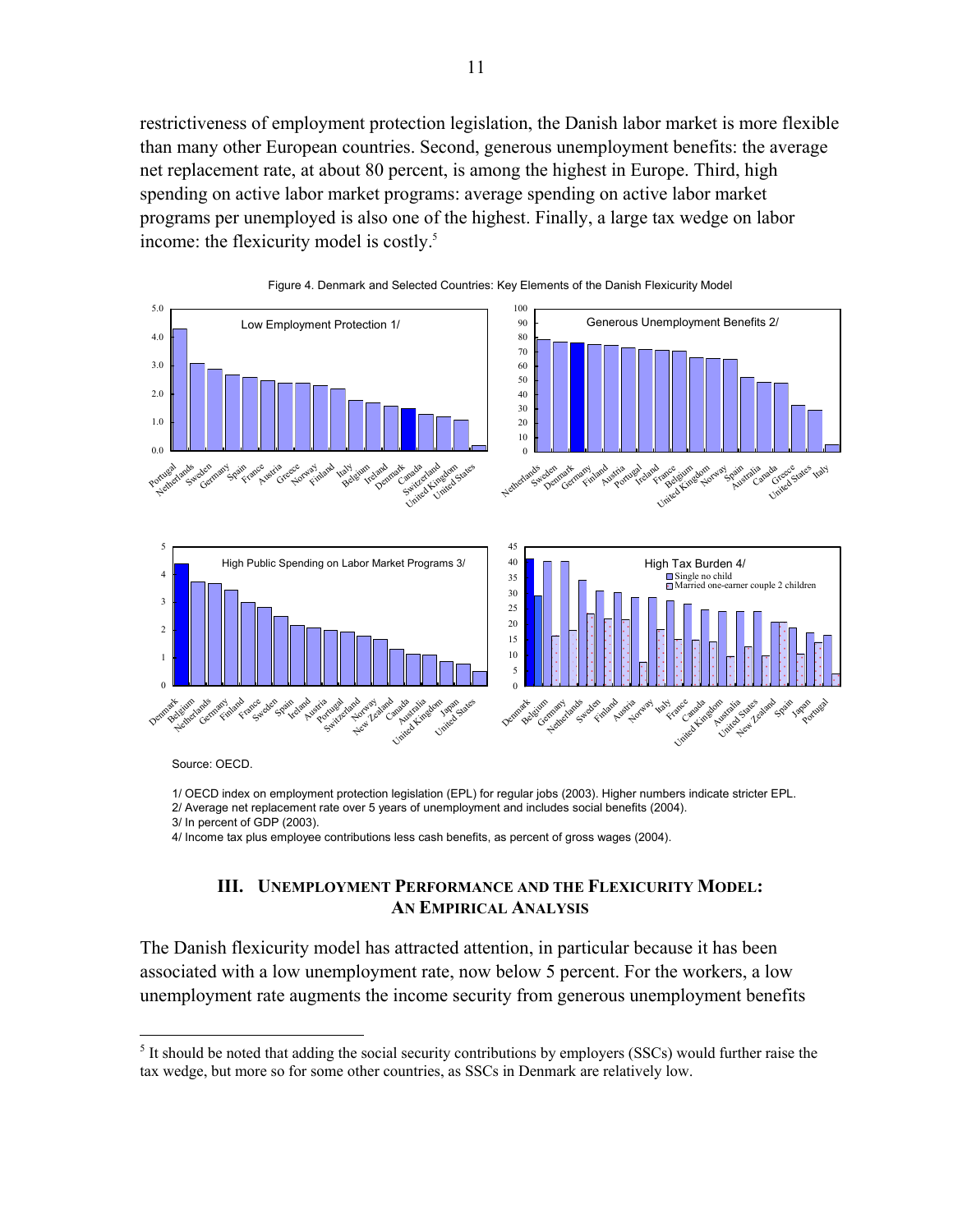with a perception of employment security (i.e., there is a high probability of finding another job quickly in case of a layoff). A low unemployment rate is also important for the financial viability of the flexicurity system—it ensures that the cost of labor market policies remains sustainable and that the tax wedge does not widen excessively.

It is therefore key to assess how various policy elements of the flexicurity model may have contributed to the low unemployment rate in Denmark. The advocates of this model claim that the reduction in the unemployment rate since 1993 is due to the flexibility in the labor market and the active labor market policies, which more than offset the negative impact of the high labor taxes on employment. Is this claim supported by cross-country evidence? How much of the reduction in unemployment was attributable to the active labor market policies?

The purpose of the empirical exercise is to identify the policy elements of the flexicurity model that are significantly correlated to the unemployment rate. The basic empirical work consists of running cross-country panel regressions of the following equation:

$$
um_{it} = \alpha_0 + \alpha_i + \tau_i + \sum_j \beta_j x_{jit} + \sum_k \beta_k y_{kit} + \sum_l \beta_l z_{lit} + \lambda \cdot cycle + v_{it},
$$

where  $I =$  country index;  $t =$  year;  $x_i =$  policy variables contributing to labor market flexibility;  $v_k$  = policy variables contributing to income security;  $z_l$  = active labor market policy variables;  $\alpha_0$  is a constant term;  $\alpha_i$  captures the unexplained country-specific effect;  $\tau_i$  is the country-specific time trend; and  $v_i$  is the error term. The panel consists of 15 countries over the period 1980 to 2004. The list of variables included in the estimations is presented in Box 3. The empirical analysis assumes that the equilibrium unemployment rate is influenced by the set of policy elements of the flexicurity model, which are the focus of this paper. The analysis also controls for the cycle and other unexplained country- and timespecific effects.

Specifically, we estimate four equations. Equation (1) is based on the specification in Gaard (2005), while Equation (2) includes year dummies to capture interactions between policy variables and common shocks. Equation (3) aims to reproduce the results in Blanchard and Wolfers (2000). Finally, Equation (4) introduces a lagged dependent variable to capture both the short- and long-run unemployment impact of policy variables.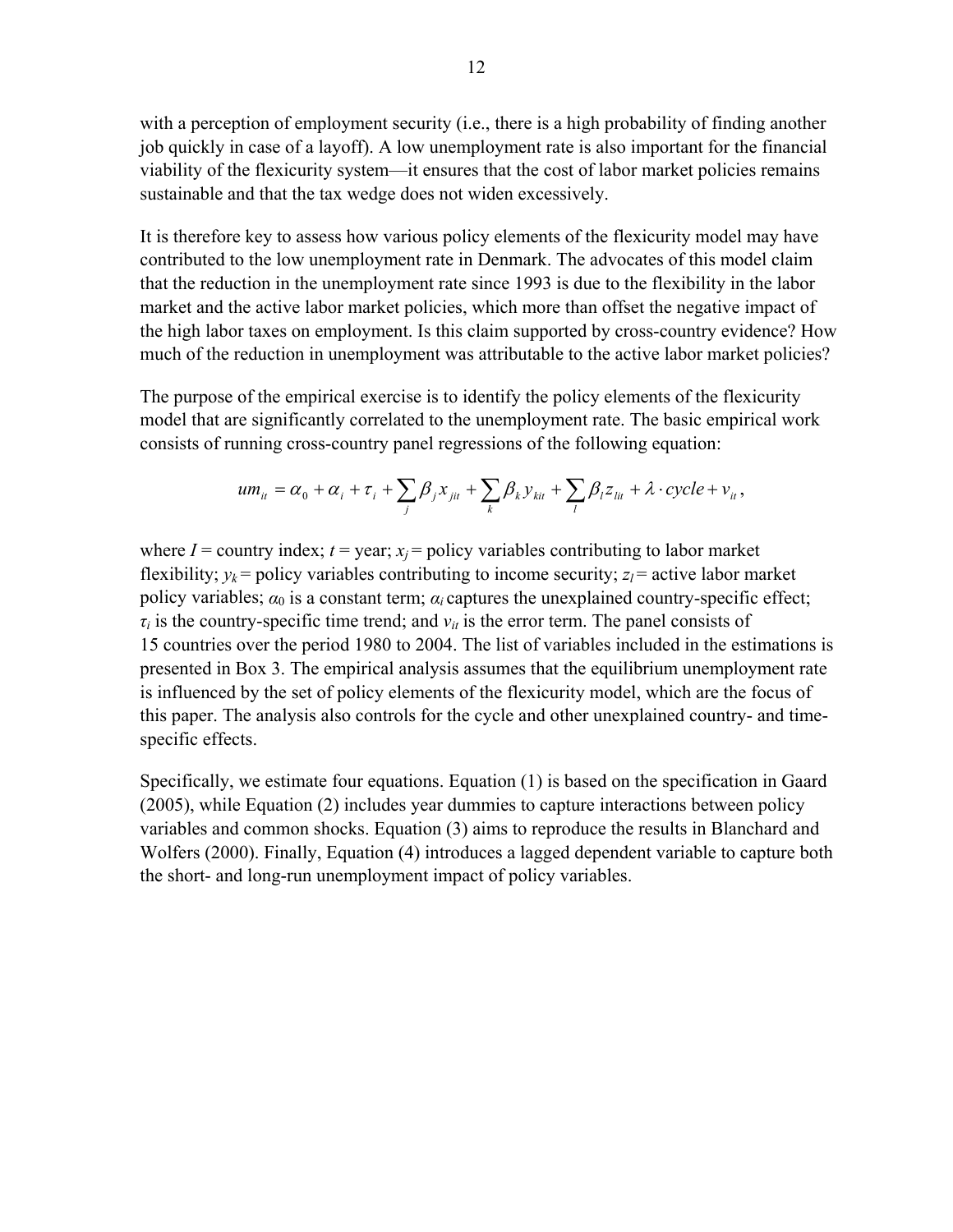# Box 3. Denmark: Variables Included in the Estimations

Policy elements of the flexicurity model that determine labor market flexibility:

- *employment protection legislation (EPL):* OECD or World Bank indicators on the strictness of EPL;
- *wage-setting institutions that determine wage flexibility*: wage-setting institutions, trade union density, and collective bargaining coverage (OECD data); and
- *other measures of wage flexibility*: wage compression (trend in earnings dispersion 1980–2001, OECD data).

Policy elements of the flexicurity model that determine social security:

- *generosity of unemployment benefits*: the average of unemployment compensation rates (gross) for two income levels and three family types over a five-year period (OECD data);
- *gross and net replacement ratio*: Gaard (2005);
- *duration of benefits*: (1) legal durations; and (2) index constructed from gross unemployment benefits over five years (Gaard, 2005);
- *active labor market policies*: expenditure on active labor market policies (ALMP) (OECD data, 1980–2003); and
- *employment enforcement*: index calculated by Gaard (2005).

Costs and financing of the flexicurity model:

- *tax wedge:* OECD data on labor taxes; and
- *total public spending on labor market programs*: OECD data.

Macroeconomic variables:

- *business cycle*: logarithm of demeaned GDP (in volume); and
- *output gaps*.

In addition, an index of product market deregulation (OECD data) is used.

The empirical results are largely consistent with predictions based on existing theories and the findings of other studies (Table 1). Generous unemployment benefits (as measured by the replacement rate) tend to increase the structural unemployment rate by reducing incentives to work and raising reservation wages. A large tax wedge on labor income is likely to also increase the unemployment rate through its negative effect on labor demand, as well as on labor supply. However, a flexible labor market (as measured by less strict EPLs and institutions supporting wage flexibility) helps reduce the structural unemployment rate by improving labor market dynamics. Indeed, there is empirical evidence that countries with stricter EPLs tend to have a higher unemployment persistence. Moreover, the EPLs could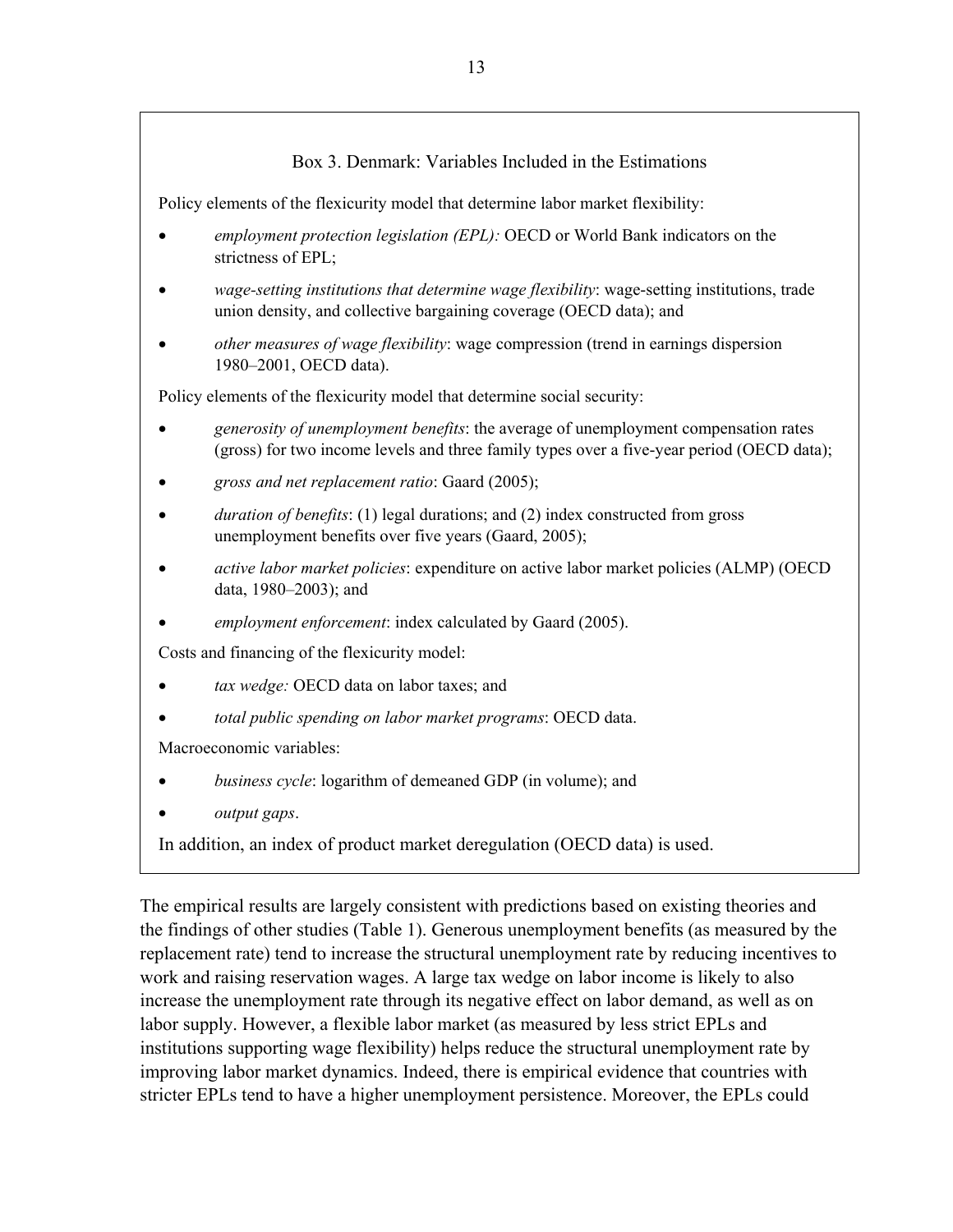have a significant influence on how the unemployment rate adjusts to shocks (Blanchard and Wolfers, 2000). We found that active labor market policies contribute to low structural unemployment rates, which is consistent with the findings of other empirical studies.<sup>6</sup> However, this may be partly due to a well-recognized statistical problem: participants in active labor market programs are considered as employed.

| Dependent variable: u(t)                                   | Equation 1 1/               | Equation 2 2/               | Equation 3 3/               | Equation 4                   |
|------------------------------------------------------------|-----------------------------|-----------------------------|-----------------------------|------------------------------|
| $u(t-1)$                                                   |                             |                             |                             | ***<br>0.6910                |
| Expenditure on ALMP                                        | $***$<br>$-0.0011$          | $-0.0011$<br>***            | 0.0011<br>$***$             | 0.0439<br>0.0004<br>***      |
| EPL                                                        | 0.0001<br>0.0006            | 0.0001<br>0.0014            | 0.0001<br>0.1850<br>*       | 0.0001<br>0.0096<br>$\ast$   |
| Overall gross replacement rate                             | 0.0080<br>0.0015<br>***     | 0.0106<br>$0.0017$ ***      | 0.0107<br>0.0030<br>***     | 0.0005<br>$***$<br>0.0002    |
| <b>Benefit duration</b>                                    | 0.0004                      | 0.0003                      | 0.0004<br>$-0.0732$<br>***  | 0.0004                       |
| Total tax on labor                                         | 0.0244                      | 0.0339                      | 0.0146<br>0.0524<br>$^\ast$ | 0.0070                       |
| Availability requirement                                   | 0.0361<br>$-0.0137$         | 0.0361<br>$-0.0225$         | 0.0297                      | 0.0221                       |
| Centralization of wage negotiations                        | 0.0203<br>0.0015            | 0.0211<br>$-0.0023$         | 0.0023                      |                              |
| Union density                                              | 0.0041<br>0.1445<br>***     | 0.0041<br>0.1363<br>***     | 0.0037<br>0.1991<br>$***$   | 0.0709<br>***                |
| Output gaps                                                | 0.0242<br>$-0.6889$<br>***  | 0.0255<br>$-0.0309$<br>***  | 0.0275                      | 0.0200<br>$-0.0436$<br>$***$ |
|                                                            | 0.0153                      | 0.0171                      |                             | 0.0100                       |
| <b>NOB</b><br>Within<br>R-sq:<br><b>Between</b><br>Overall | 230<br>0.60<br>0.01<br>0.01 | 230<br>0.67<br>0.01<br>0.02 | 230<br>0.71<br>0.01<br>0.01 | 236<br>0.81<br>0.66<br>0.70  |
|                                                            |                             |                             |                             |                              |

Table 1. Denmark: Estimated Equations

Source: IMF staff estimates.

1/ Based on the specification in Gaard (2005).

2/ Equation 1 with time dummies that aim to capture common shocks.

3/ Based on the model specification in Blanchard and Wolfer (2000).

\*, \*\*, \*\*\* represent statistical significance at 10 percent, 5 percent, and 1 percent, respectively.

 6 Gaard (2005), Blanchard and Wolfers (2000), Estevão (2003), and Scarpetta (1996).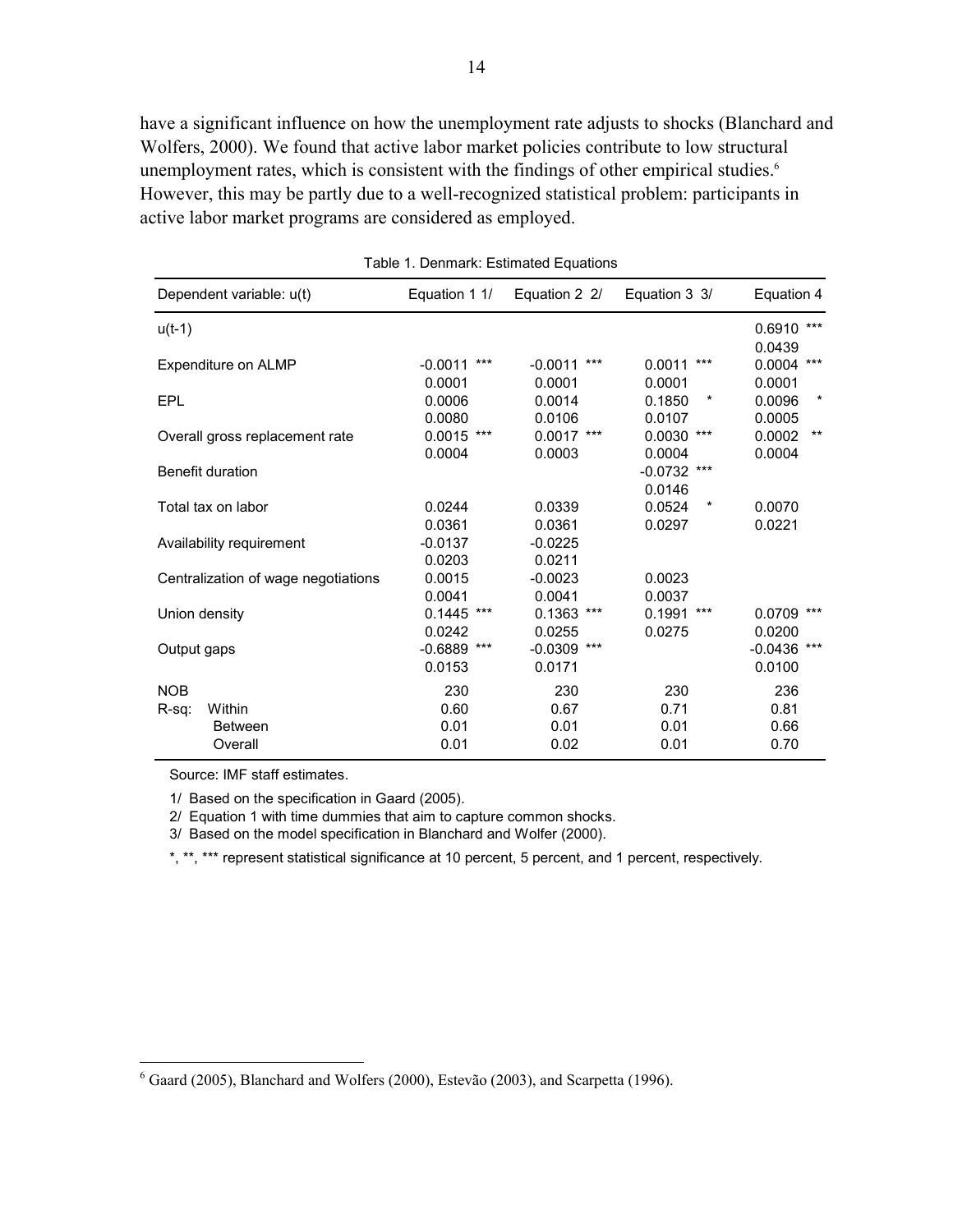## **IV. A MODEL OF DYNAMIC POLICIES**

Can the Danish model be emulated by other European countries to reduce unemployment? Specifically, can a social model that combines labor market flexibility with generous unemployment insurance and active labor market policies, as we observe in Denmark, be implemented in these countries? The answer is not obvious. For example, Algan and Cahuc (2005) argue that the continental and Mediterranean European countries are unlikely to be able to implement the Danish model because of the lack of "public-spiritedness" of their citizens; in other words, the flexicurity model is hardly sustainable in these countries because generous unemployment benefits raise moral hazard issues that hinder effective implementation. There is also the issue of optimal sequencing in the introduction of the different components of the Danish policy mix. Should the flexibility be introduced before the other policies? Should the other policies be phased in contingent on progress in reducing unemployment? If the initial steps of the reform involve more flexibility than security, is there a way of making it credible to the workers that the reform plan is not simply about "flexibility without security"?

The theoretical model in this paper centers on the financing aspect of the flexicurity model and its negative effect on employment. A key feature of the Danish model is its high spending per unemployed, financed through a large tax wedge on labor income. As most countries that are tempted to adopt the Danish model will typically start from a high unemployment level (this is generally why they are considering changing their policies), a move toward the Danish model will, in the short run, trigger a sharp increase in the cost of unemployment benefits and active labor market policies, thereby widening the tax wedge, with an adverse impact on labor demand and supply.<sup>7</sup>

## **A. The Model**

The model consists of two equations: Equation (1) characterizes the dynamics of unemployment as a function of policies:

$$
u_t = c + \rho u_{t-1} - \alpha \alpha l m p_t + \beta p l m p_t + \gamma e p l_t + \delta t w_t, \qquad (1)
$$

where  $u_t$  is the structural unemployment rate;  $\alpha l m p_t$  is the public expenditure on active labor market policies per unemployed worker (expressed as a share of the average wage);  $plmp<sub>t</sub>$  is the public expenditure on passive labor market policies (i.e., unemployment benefits) per unemployed worker (expressed as a share of the average wage);  $epl_t$  is a measure of the strictness of employment protection legislation; and  $tw_t$  is the tax wedge. All coefficients are positive.

 $\overline{a}$ 

 $<sup>7</sup>$  It is assumed that a large part of the funding comes from labor income taxation and social security</sup> contributions, which widen the wedge.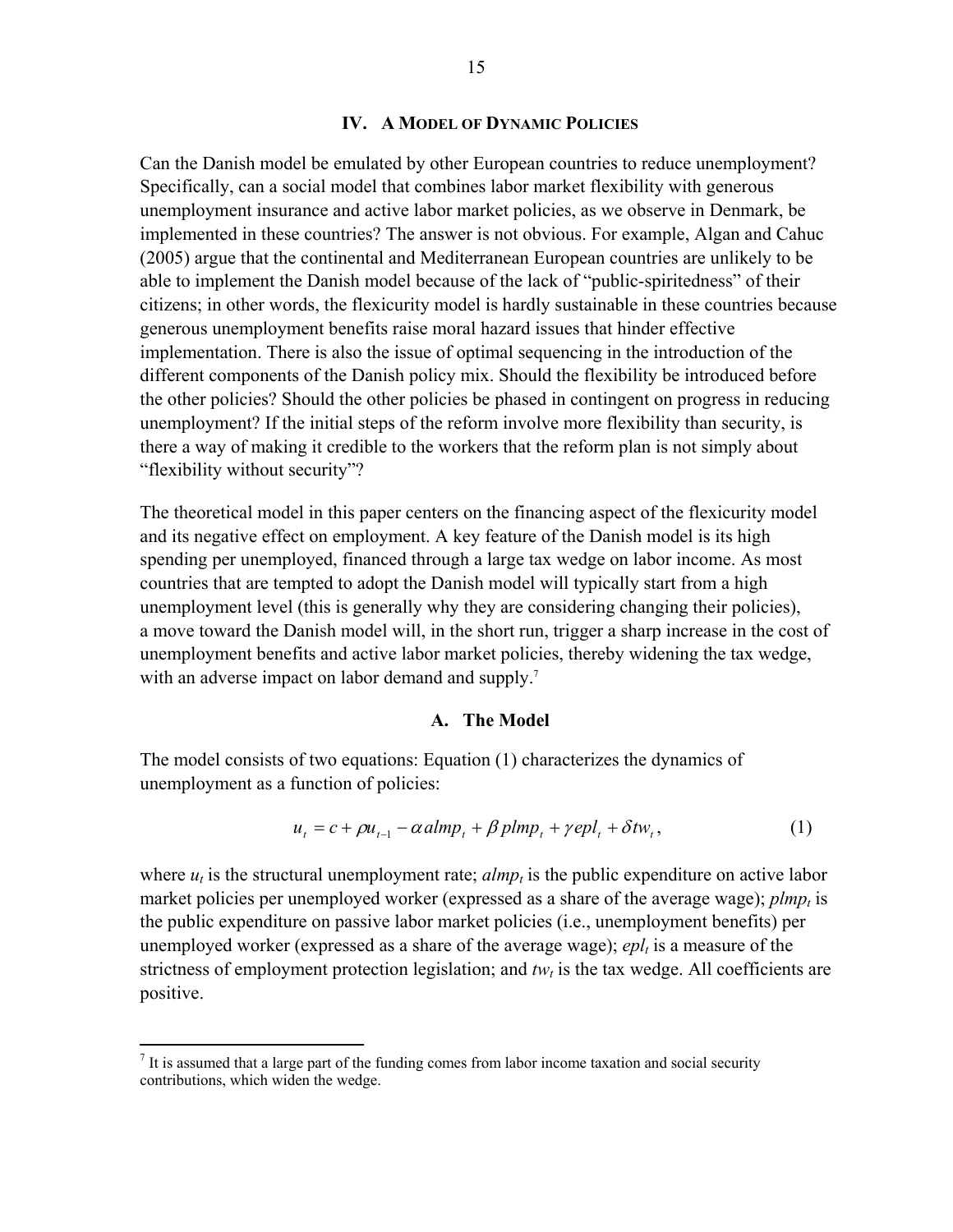Equation (2) gives the budget constraint: any increase in the expenditure on active or passive labor market policies is financed by a rise in taxes on labor income:

$$
(1 - u_t)L_t W_t t w_t = (1 - u_t)L_t W_t \phi + u_t L_t W_t (almp_t + plmp_t).
$$
 (2)

The left-hand side of the equation is the income from imposing the tax  $tw_t$  on the wage income  $(1 - u_t) L_t W_t$ , where  $L_t$  is the labor force and  $W_t$  is the average wage. The right-hand side of the equation represents the cost of the labor market policies.

*Result 1. The fiscal impact of increasing active or passive labor market policies depends on the level of the unemployment rate.*

This can be shown by rewriting Equation (2) as

$$
tw_t = \phi + \frac{u_t}{1 - u_t} (almp_t + plmp_t).
$$
 (3)

Taking the derivative of Equation (3) gives

$$
\frac{\partial t w_t}{\partial a l m p_t} = \frac{\partial t w_t}{\partial p l m p_t} = \frac{u_t}{1 - u_t},
$$

which implies that the fiscal impact increases more than proportionately with the unemployment level. For example, the impact of a given change in labor market policies in a country with an initial unemployment rate of 10 percent is 2.1 times higher than that in a country with an unemployment rate of 5 percent.

The long-run steady-state relationship between the policies and the unemployment rate is obtained by setting  $u_t = u_{t-1}$ .

$$
(1 - \rho)u = c + \delta\phi - \alpha \operatorname{almp} + \beta \operatorname{plmp} + \gamma \operatorname{epl} + \delta \frac{u}{1 - u} (\operatorname{almp} + \operatorname{plmp}).
$$

This can be written as a second-order equation for the unemployment rate:

$$
u^2 - \lambda u + \kappa = 0
$$

with

$$
\lambda = 1 + \frac{c + \delta\phi - (\alpha + \delta)almp + (\beta - \delta)plmp_t + \gamma epl}{1 - \rho}, \text{ and}
$$

$$
\kappa = \frac{c + \delta\phi - \alpha \, alm + \beta \, plmp + \gamma epl}{1 - \rho}.
$$

 $1-\rho$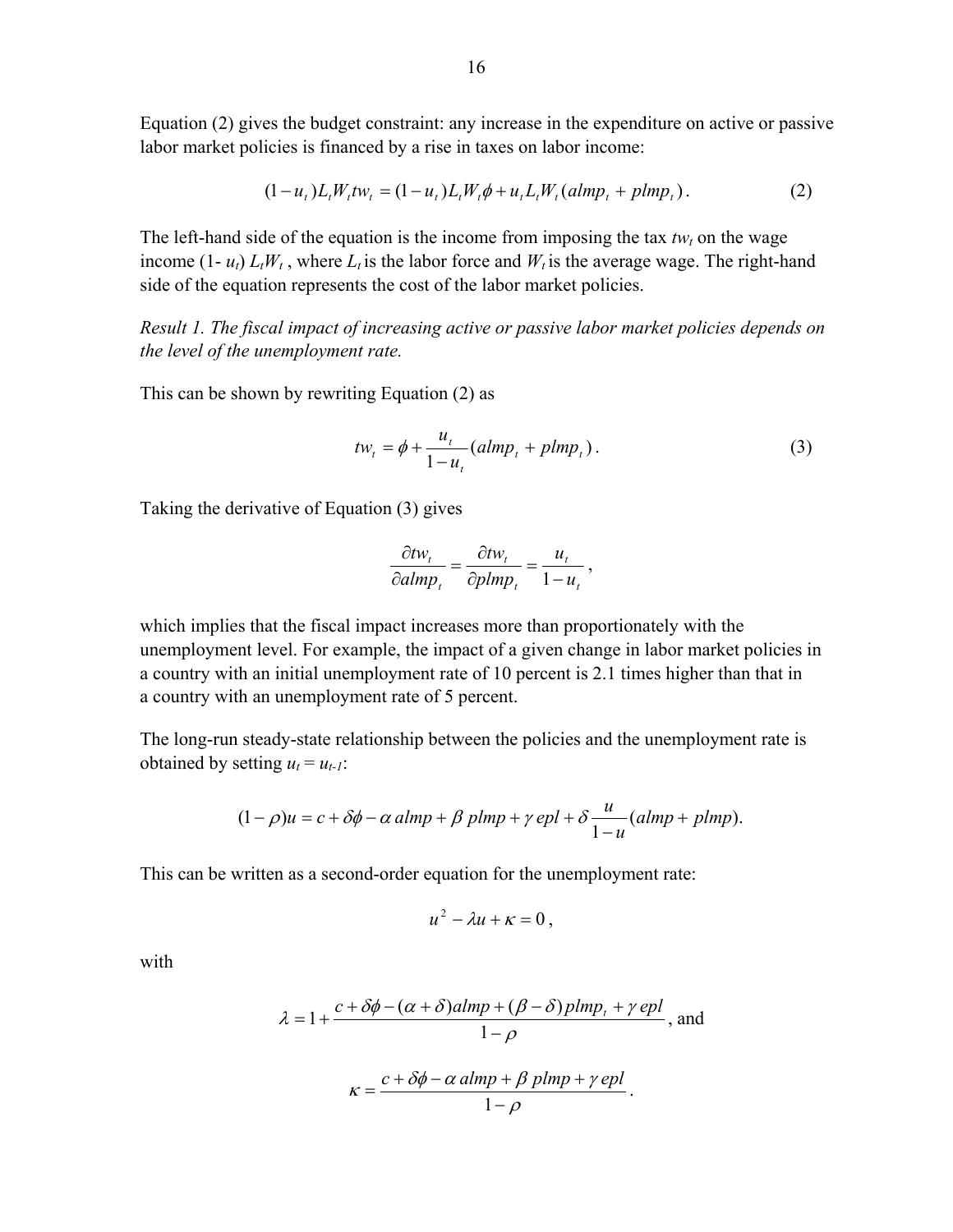The steady-state unemployment rate is given by

$$
u = \frac{\lambda \pm \sqrt{\lambda^2 - 4u}}{2} \,. \tag{4}
$$

*Result 2. There could be two equilibrium unemployment rates for a given set of policies: a "good equilibrium" associated with a low unemployment rate and a small tax wedge, and a "bad equilibrium" associated with a high unemployment rate and a large tax wedge. Only the low-unemployment equilibrium is stable.* 

The multiple equilibriums are the result of the two-way causality between the level of the unemployment rate and that of the tax wedge. A large tax wedge tends to reduce employment and increase unemployment, resulting in higher spending on unemployment benefits, which will likely result in an even larger tax wedge on labor income.

To prove that only the low-unemployment equilibrium is stable, using Equations (1) and (3), we can obtain

$$
u_t^2 - (\eta + \rho u_{t-1})u_t + \rho u_{t-1} + \eta - 1 + \delta(almp_t + plmp_t) = 0,
$$
\n(5)

where

$$
\eta = 1 + c + \delta \phi - (\alpha + \delta) \text{almp}_t + (\beta - \delta) \text{plmp}_t + \gamma \text{ epl}_t.
$$

By differentiating Equation (5), we can obtain the first derivative of the period *t* unemployment rate with respect to the previous period's unemployment rate:

$$
\frac{\partial u_t}{\partial u_{t-1}} = \frac{\rho}{1 - \delta(\text{almp}_t + \text{plmp}_t)/(1 - u_t)^2}.
$$

Since  $\partial u_{\ell}/\partial u_{t-1}$  is increasing with  $u_t$ , this implies that if there are two equilibriums, the one with the higher rate of unemployment is unstable because  $\partial u_i / \partial u_i$  > 1. The stable long-run equilibrium rate is

$$
u^*=\frac{\lambda-\sqrt{\lambda^2-4u}}{2},
$$

and the unemployment rate  $u_t$  converges toward  $u^*$  (Figure 5), provided that it is initially lower than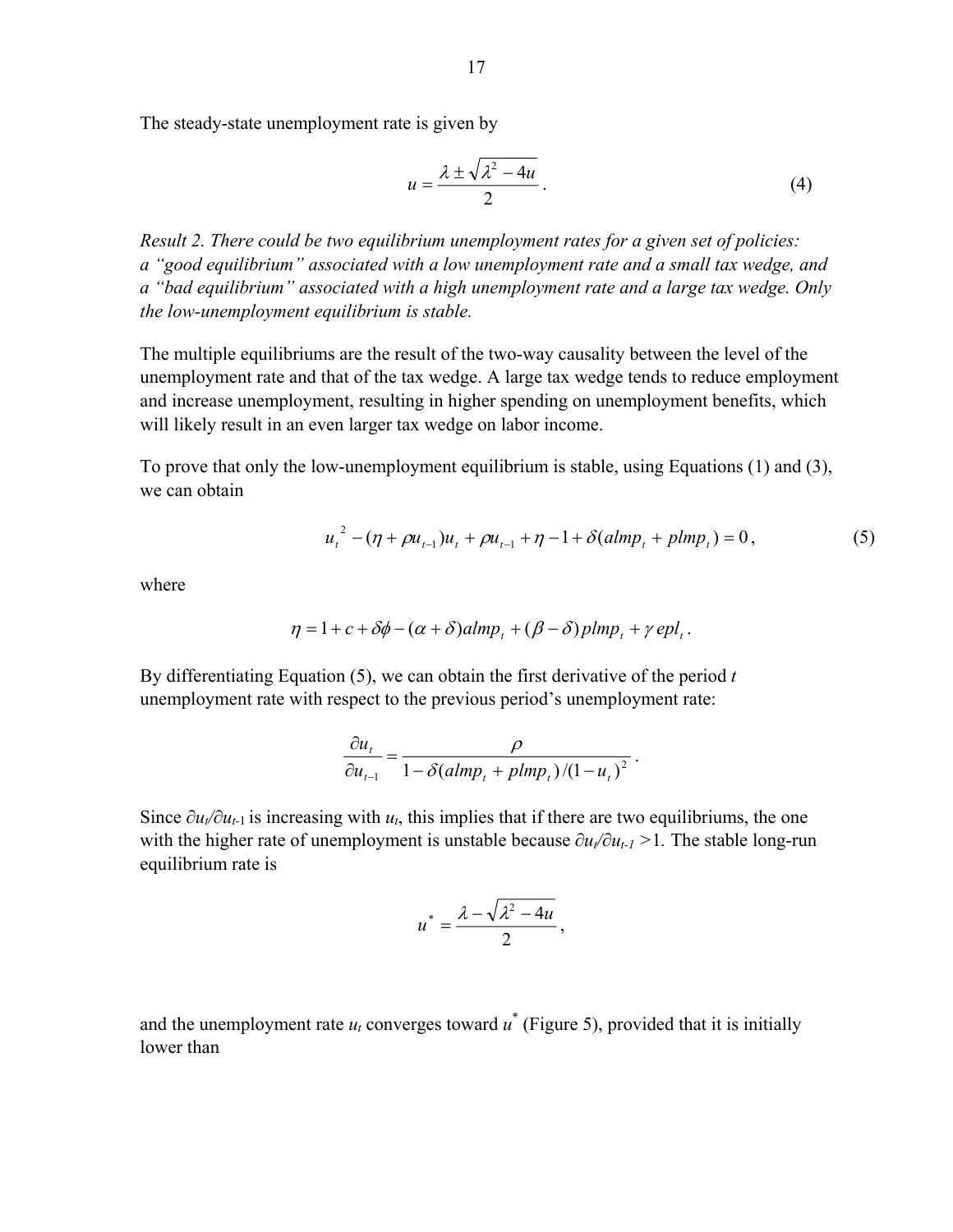$$
u^{**}=\frac{\lambda+\sqrt{\lambda^2-4u}}{2}.
$$

Figure 5. Denmark: Unemployment Rate Convergence Toward Long-Run Equilibrium



*Result 3. The impact of active labor market policies depends on a country's initial level of unemployment and the level of the tax wedge: the unemployment rate declines in a country with a low unemployment rate and a low tax rate but rises in a country with high unemployment and a large tax wedge.*

This is illustrated by Figure 6. The horizontal line captures the right-hand side of the following equation determined by policy variables:

$$
[(1 - \rho) - \frac{\delta}{1 - u}(almp + plmp)]u = c + \delta\phi - \alpha \, almp + \beta \, plmp + \gamma \, epl
$$

.

The concave curve captures the left-hand side of the equation, which is influenced by the level of the unemployment rate. An increase in spending on active labor market programs will shift the horizontal line downward. It has opposite effects on the unemployment rate: it falls in the "good" equilibrium but rises in the "bad" equilibrium. This is mainly because of the dynamics among active labor market policies, taxes, and unemployment rates. In the case where  $\delta = 0$  (i.e., when higher spending on active labor market programs is not financed by higher taxes), the concave curve becomes a straight line, and active labor market policies would only lower the unemployment rate.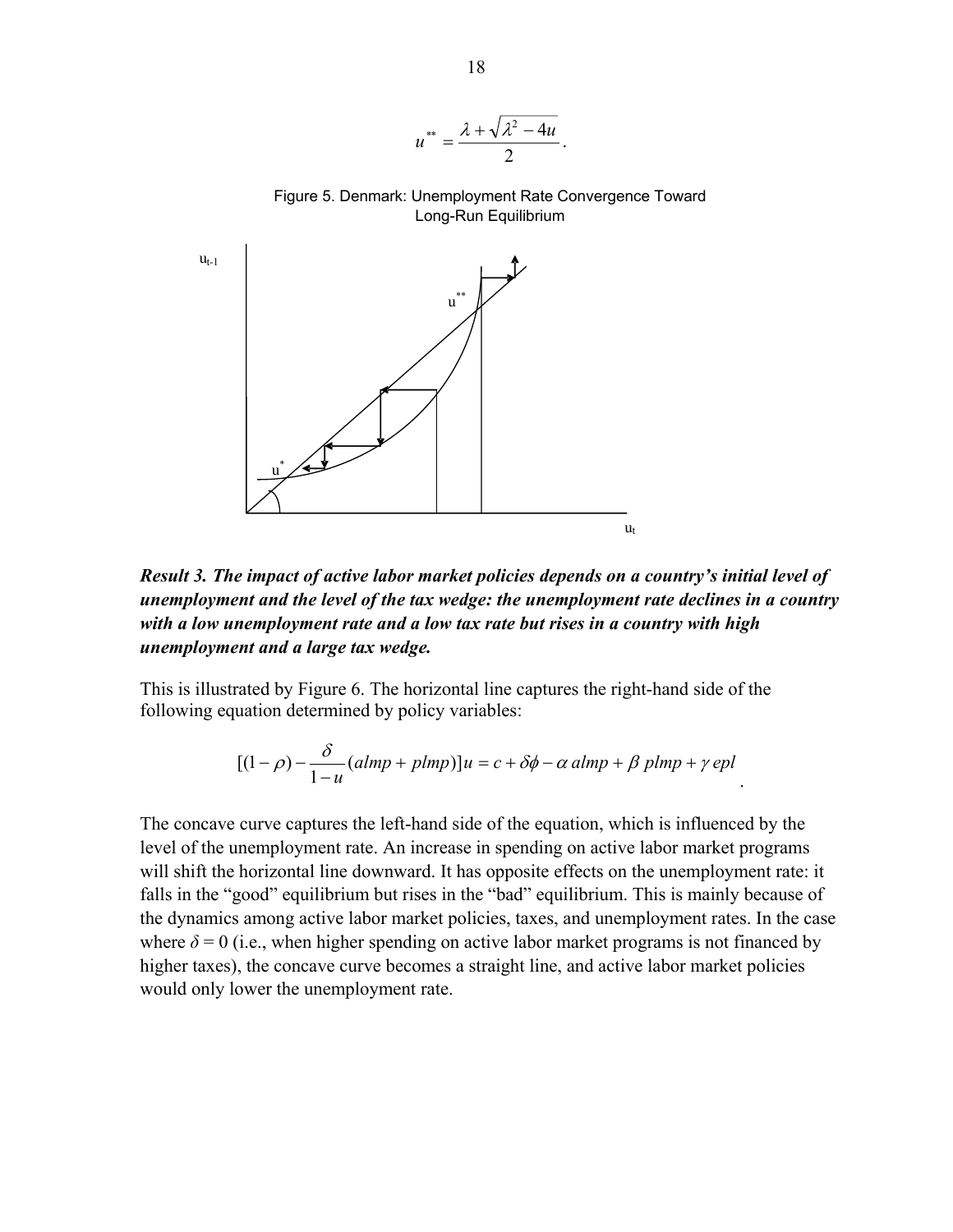

Figure 6. Denmark: Impact of Active Labor Market Policies

# **B. Model Simulations**

In this section, we calibrate the theoretical model to simulate the policy effects discussed in the previous section. By doing so, we hope to shed light on the impact of a real-world experiment of transposing the Danish model to other countries. Specifically, we consider a country starting from a steady state with a constant unemployment rate  $u_0$  and constant policies *almp*0, *plmp*0, *epl*0, and *tw*0. In period 1, a permanent change in the country's policies takes place. The policies become

$$
almp1 = almp0 + \Delta almp,
$$
  
plmp<sub>1</sub> = plmp<sub>0</sub> + \Delta plmp, and  
epl<sub>1</sub> = epl<sub>0</sub> + \Delta epl,

in period 1 and all the following periods *t* > 1. The question is how unemployment rate and the tax wedge respond to the policy change, taking into account the endogeneity of the tax wedge to unemployment and that of unemployment to the tax wedge.

The basic assumption is that the structural equation capturing the long-run steady-state relationship between the policies and the unemployment rate apply to all countries and that cross-country differences in the unemployment rate result from differences in policies. The dynamic equation of the unemployment rate for simulation can be solved as

$$
u_{t} = \frac{1}{2} [\eta + \rho u_{t-1} - \sqrt{(\eta + \rho u_{t-1})^{2} - 4(\eta + \rho u_{t-1} + \delta(almp + pImp)}].
$$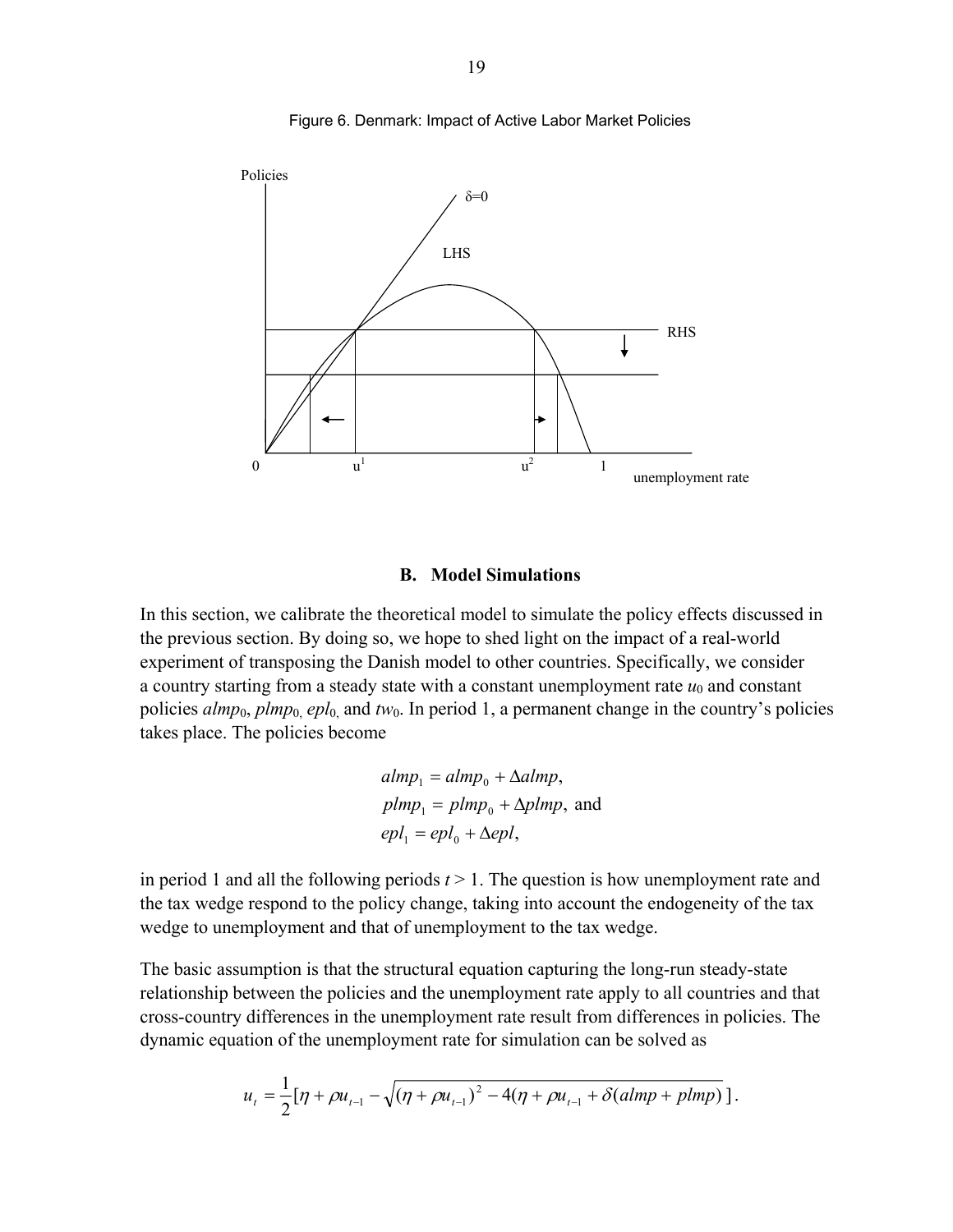The dynamics of the unemployment rate can then be derived by iterating this equation starting from an initial level  $u_0$ .

As an example, the model has been calibrated for France. France has a relatively high unemployment rate and a large tax wedge on labor income (Zhou, 2006). For the simulation, the following parameters have been used, based on the existing literature, as well as on our own empirical analysis:

|                                 | α | ß | $\circ$ |  |
|---------------------------------|---|---|---------|--|
| $0.0014$ 0.9 0.01 0.01 0.01 0.6 |   |   |         |  |

The initial conditions are given by

$$
almp0 = 0.32,
$$
  

$$
plmp0 = 0.40, and
$$
  

$$
tw0 = 0.68.
$$

The variables are expressed as a fraction of 1 (not in percentage points). For example,  $tw =$ 0.68 means the tax wedge is 68 percent. The initial steady-state unemployment rate is 9 percent ( $u_0$  = 0.09).

We consider a reform scenario where the spending on active labor programs is increased to the level in Denmark ( $\alpha lmp_1 = 0.55$ ). The simulation results are shown in Figures 7 and 8. Two interesting results emerge:

- The immediate impact of the reform is fairly small. While the steady-state unemployment rate will be reduced to 6.9 percent eventually, the adjustment process is very slow; for example, it takes seven years to reduce the unemployment rate by 1 percent. This is partly because the unemployment rate is relatively persistent in France, which may result from, among other factors, the strict regulations on hiring and firing.
- The reform is costly. The tax wedge would widen at the time of the reform to 70 percent to finance the higher spending on active labor market programs; in the model, it takes more than 20 years for the tax wedge to return to its prereform level.

Under this simulation, the employment effect of the tax wedge turns out to be rather small. What dominates the dynamics is the slow speed of adjustment of the unemployment rate, which is influenced by labor market rigidities and other rigidities in the product market. This finding reinforces the importance of flexible labor markets.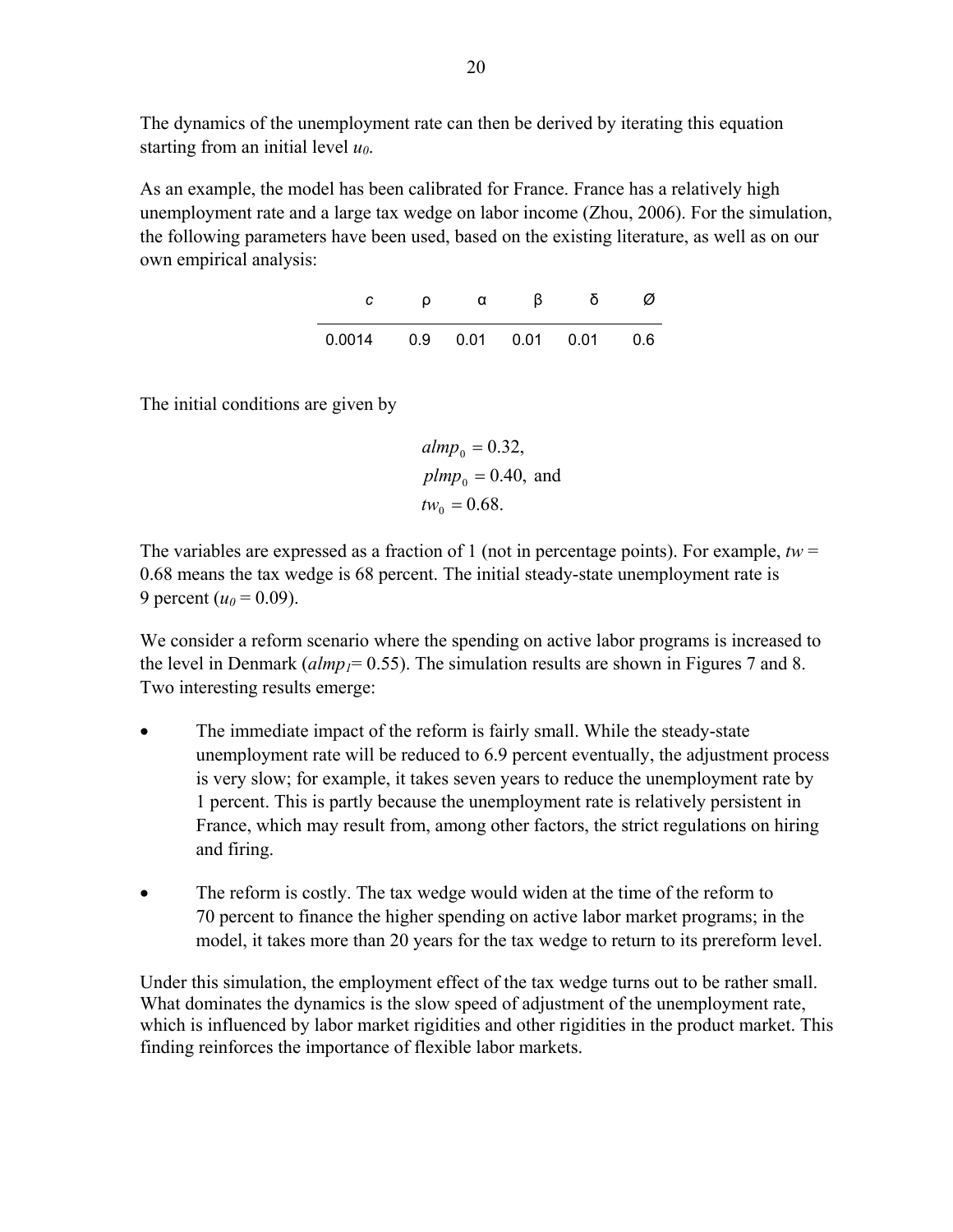

Figure 7. France: Dynamics of the Unemployment Rate (In percent)





**Year**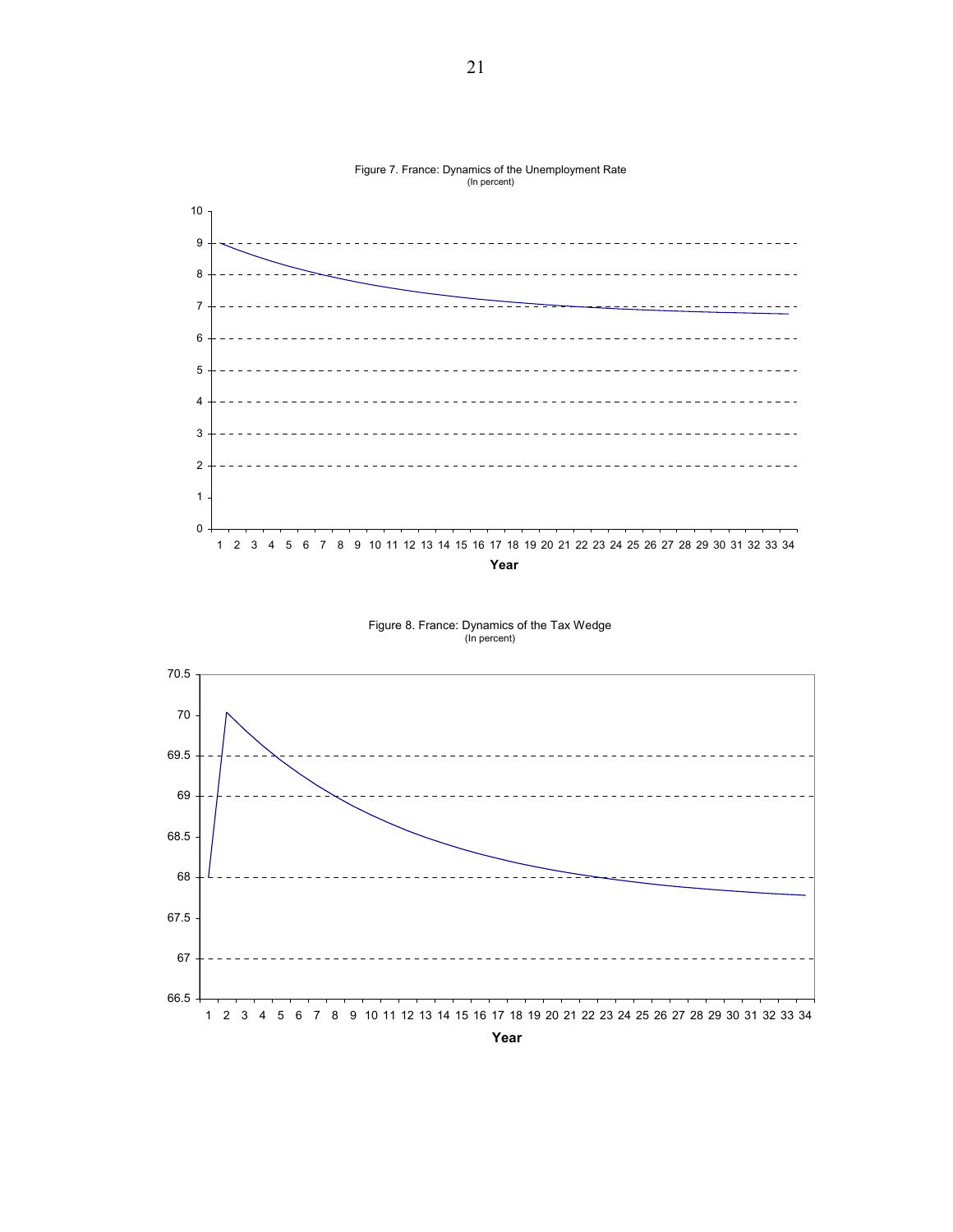## **V. CONCLUDING REMARKS**

The Danish flexicurity model has been widely praised for its association with a low unemployment rate and a high standard of social security for the unemployed. The model combines a high degree of labor market flexibility with a high level of social protection. While most European countries are facing chronically high unemployment rates and the needed labor market reforms often face strong political opposition, the flexicurity model looks increasingly attractive to policymakers in Europe.

However, whether the Danish model should and can be adopted by other European countries to reduce unemployment is not obvious. First, Denmark has traditionally had a combination of a flexible labor market and a high level of income protection. Economic performance under this system has varied, as demonstrated by the economic crisis during the early 1980s and the remarkable labor market performance in recent years. Second, other countries have been able to reduce their high unemployment rates to low levels with rather different social models (e.g., Ireland, Sweden, and the United Kingdom). Finally, generous unemployment benefits often raise moral hazard issues that might hinder effective implementation of the Danish model. In this regard, a strict job search requirement and tight eligibility criteria for unemployment benefits are key.

The Danish model is costly. The tax burden in Denmark is heavy because of the need to finance the country's high spending on labor market programs and unemployment benefits. As most countries that are tempted to adopt the Danish model will typically start from a high unemployment level, a move toward the Danish model will, in the short run, trigger a sharp increase in the cost of unemployment benefits and active labor market policies, thereby widening the tax wedge, with an adverse impact on labor demand and supply. This implies that the Danish model may not be suitable for countries facing high unemployment and budgetary difficulties. Using a calibrated model for France, the paper finds that implementation of the flexicurity model could be costly, and reduction in structural unemployment during the first few years might be limited.

Nonetheless, certain key aspects of the Danish model could usefully be studied and considered by other countries. Among others, they include the various relationships between the population's willingness to accept labor market flexibility, its confidence in a wellfunctioning social safety net, and the accompanying need to develop effective labor market policies in order to avoid high costs and perverse incentives. The Danish government's constant awareness and analysis of the challenges facing the flexicurity model and its ability to respond to them with policy actions are noteworthy in this regard. For instance, since the economic crisis in the early 1980s, reforms have been implemented to shorten the maximum period for participation in active labor market programs and tighten the eligibility criteria for unemployment benefits.